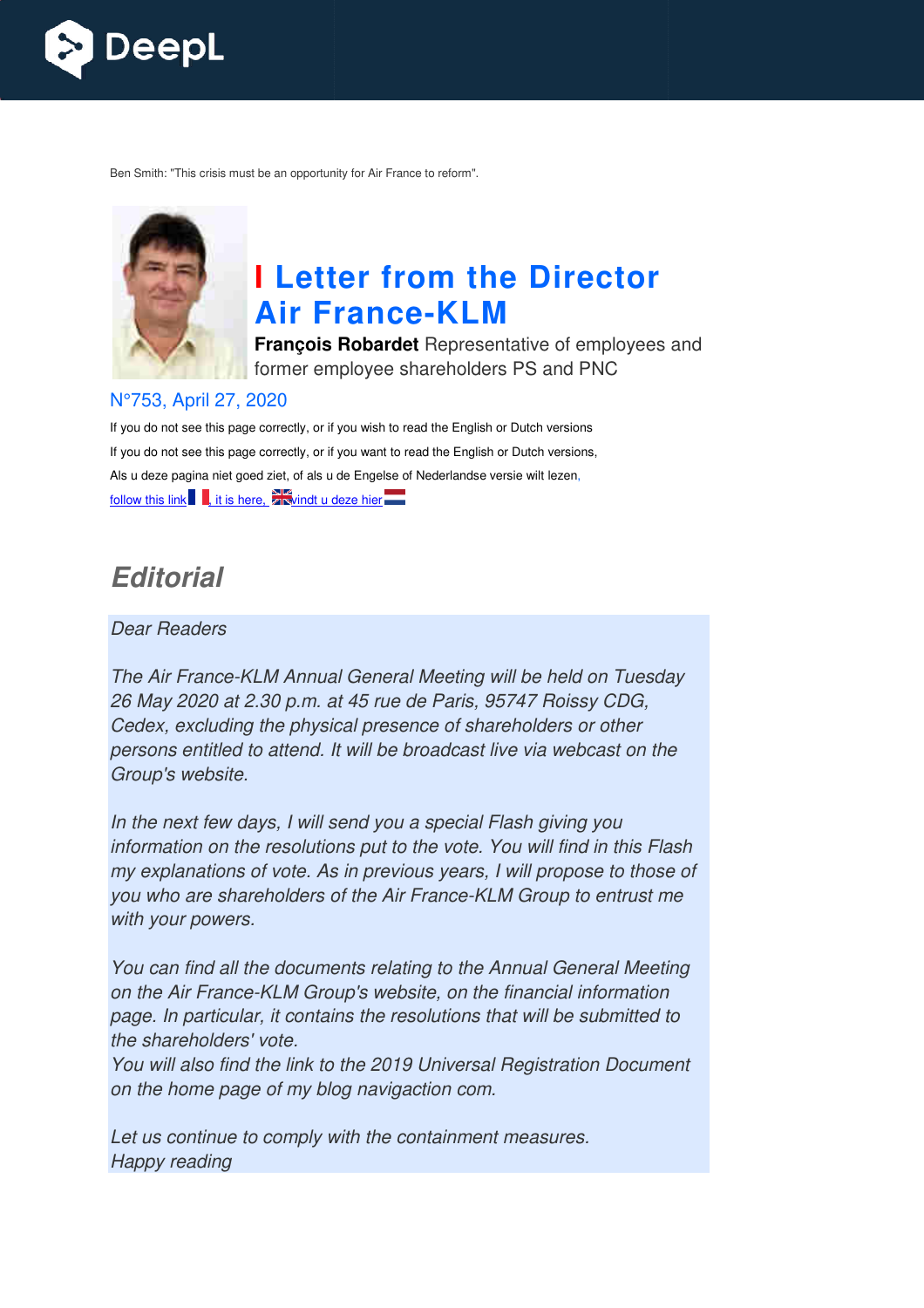## *Monday's Press Review*

**Ben Smith: "This crisis must be an opportunity for Air France to reform" > Ben Smith: "This crisis must be an opportunity for Air France to reform" > Ben Smith: "This crisis must be an opportunity for Air France to reform" > Ben Smith: "This crisis must be an opportunity for Air France to reform" > Ben Smith: "This crisis must be an opportunity for Air France to reform" > Ben Smith: "This crisis must be an opportunity for Air France to reform" > Ben Smith: "This crisis must be an opportunity for Air France to reform" > Ben Smith: "This crisis must be an opportunity for Air France to reform" > Ben Smith: "This crisis must be an opportunity for Air France to reform" > Ben Smith: "This crisis must be an opportunity for Air France to reform" > Ben Smith: "This crisis must be an opportunity for Air France to reform" > Ben Smith: "This crisis must be an opportunity for Air France to reform" > Ben Smith: "This crisis must be an opportunity for Air France to reform" > Ben Smith: "This crisis must be an opportunity for Air France to reform**

(source: Les Echos) 25 April - *Air France-KLM obtained EUR 7 billion in loans for Air France from the French government and banks*. Is this enough to get through the crisis and how long can you hold out? (...) Thanks to this support, **we have the means to get through the** most difficult period in the coming months, during which our liquidity could reach a critical level, and to **continue operating for 12 to 18 months,** depending on the market's return.

What about KLM? The Dutch Minister of Finance talks about lower aid, from "2 to 4 billion"...

Air France is not the same size or the same level of profitability as KLM. The Dutch government will therefore support the group and KLM at a level proportionally equivalent to that of the French government for Air France.

What are your assumptions for the recovery of activity?

 (...) The situation should begin to gradually improve on the domestic network with the release of the containment, starting on May 11. However, we will have to wait for the reopening of European borders,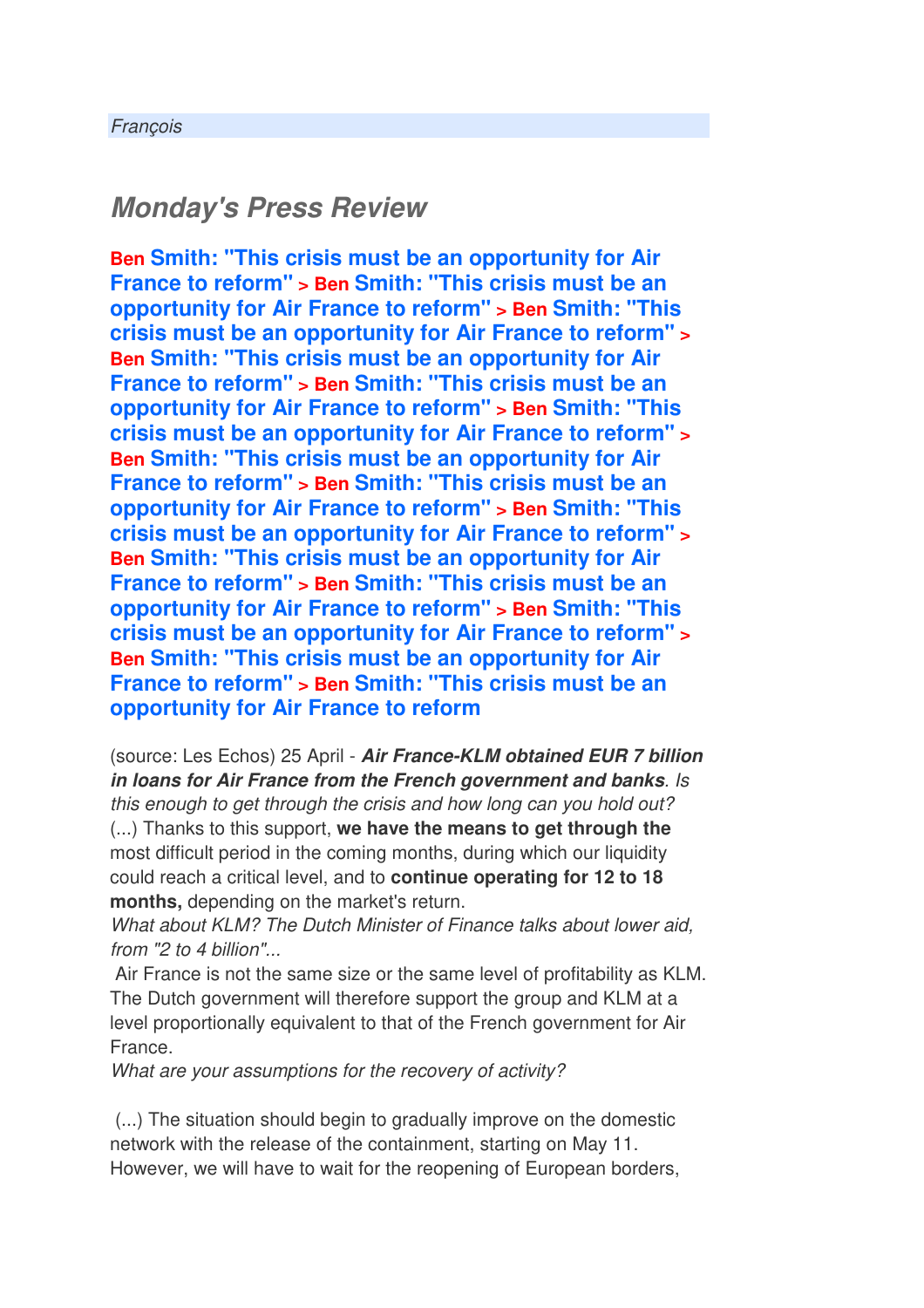possibly towards the end of the summer, before we can restart our longhaul programme. (...) The borders of countries important to us, such as the United States, will also have to be reopened. There are many unknowns.

#### When will things get *back to normal*?

**I don't see it for another two years, maybe even longer**. It will depend on the reopening of the borders, but also on how long it will take for our customers to get back on the planes.

Will air transport supply be less important and more expensive at the end of this crisis?

 Everything will depend on the recovery in traffic. For a long period, we will inevitably have to reduce the frequency of our flights. But on major destinations such as Tokyo, Los Angeles and New York, we have the flexibility to adapt, while maintaining daily connections. We can, for example, choose to replace A380s with aircraft that carry fewer passengers. We will adapt as we go along. And of course we will offer attractive fares to bring our customers back, as we do after every crisis. Will passengers have to travel with masks on and spaced out?

 (...) Today, load factors are so low that we can easily maintain a distance between passengers. On the few flights where this is not possible, we already make masks available. If all flights are full, Air France will systematically offer them. But here again, **everything will depend on how the situation develops**. In addition, our customers should be aware that the health quality of the air in our aircraft, which is renewed every 3 minutes, is much better than in public places. In return for the loans, has the French government asked Air France for additional environmental commitments?

**Air France has set itself three objectives, with the ambition of reducing its CO2 emissions by 50% by 2030. The first is to reduce CO2 emissions from its domestic flights by 50% by** 2024. We will achieve this by reducing activity, but also by using less polluting aircraft. The **second objective is to continue renewing the fleet**. We have, for example, ordered 60 Airbus A220s to replace the A318 and A319, which alone will reduce these emissions by 20 to 25%. **Finally, we have decided to use biofuels as much as possible as part of the national roadmap, as soon as they become available in France. This is not yet the case.** 

In order to be able to repay these loans, Air France-KLM has also undertaken to accelerate its cost reductions and restructuring. What are the new objectives?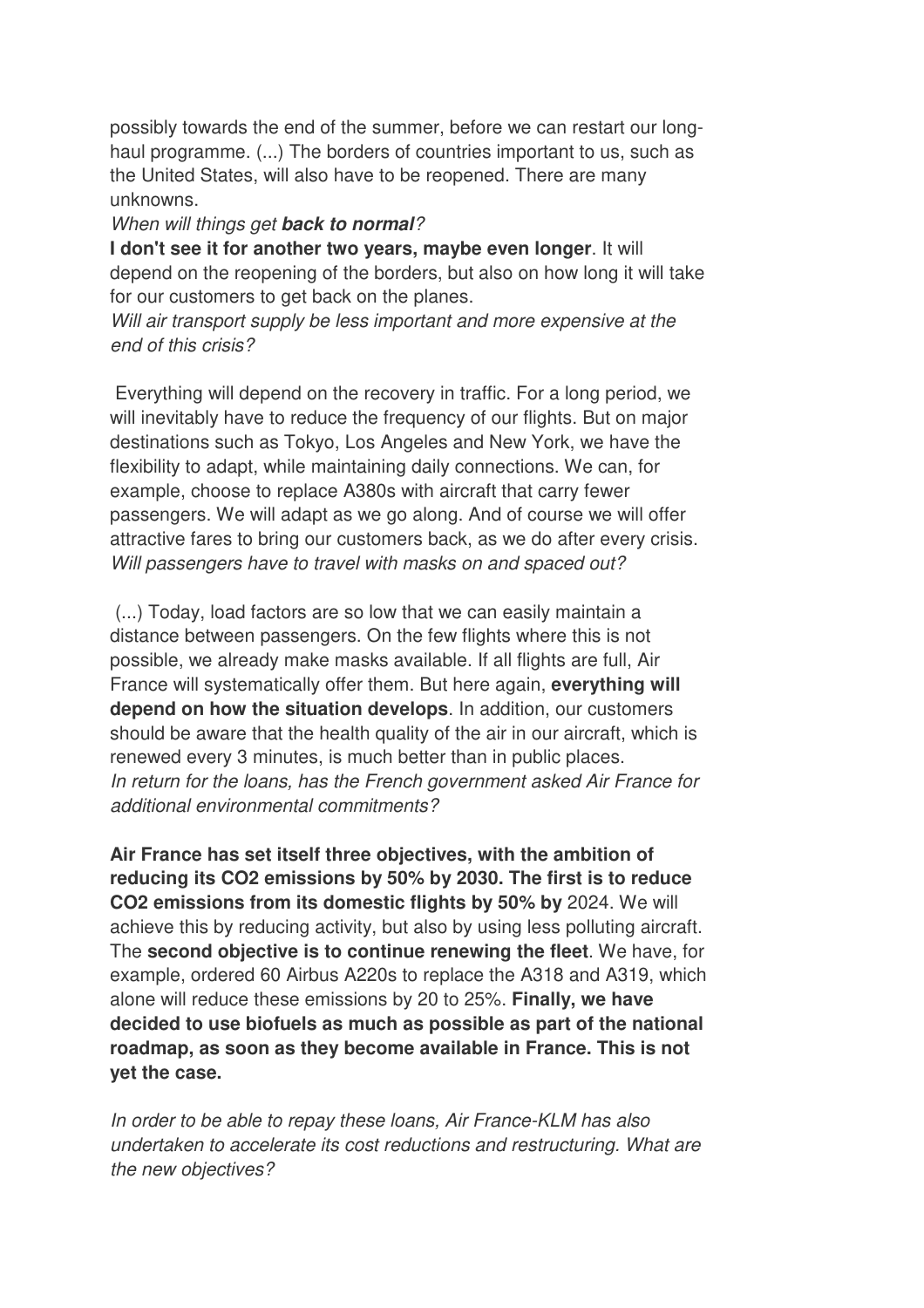**The objectives of the transformation plan, presented last November, remain unchanged**. This plan has the support of the government and the \$7 billion in loans will enable us to carry it through despite the crisis. We are going to speed up its implementation in two areas: the rationalisation of the domestic network, which still generated EUR 200 million in losses last year, and the restructuring of support functions, which are not operational. **We must use this crisis as an opportunity to make the structural reforms that some of our competitors have already carried out**. To do this, we can rely on the 37 very good agreements signed last year with the trade unions, which enable Air France to reduce its costs without doing so to the detriment of its employees. We could already see it in the last months of 2019: Air France's unit cost reduction trajectory was faster than those of its main competitors. This was despite the salary increases agreed in 2019, which were more than offset by the increase in productivity. What are your plans for the domestic network? Are you going to transfer any Air France routes to Transavia?

 The details of the measures will be decided this summer. As far as Transavia is concerned, it is a very fine company and **we have negotiated a constructive agreement with the pilots,** which has made it possible to remove the limitation of the number of aircraft to 40. However, **this agreement stipulates that Transavia cannot operate from Roissy-CDG, as well as on domestic routes. We have entered into good discussions with the pilots, who are aware of the seriousness of the situation and are determined to win Air France over**.

Could the Air France brand disappear from Orly?

 There is no question of it. **We have the La Navette service, which is operating very satisfactorily. We also have flights to the French Overseas Territories, as well as to New York-JFK from Orly. We do not plan to give them up**.

Beyond the Orly issue, why not develop Transavia's low-cost activity further?

 Two things have slowed down Transavia's development: the Boeing 737 MAX crisis and the lack of 737 NGs available on the market and, secondly, the difficulty in speeding up crew training to keep up with growth. Today, the drop in activity gives us more leeway on this second point. But **our priorities for Transavia remain the same**: the priority is to strengthen our positions at Orly as much as possible and, **secondly**, to **increase the number of bases in the provinces, such as**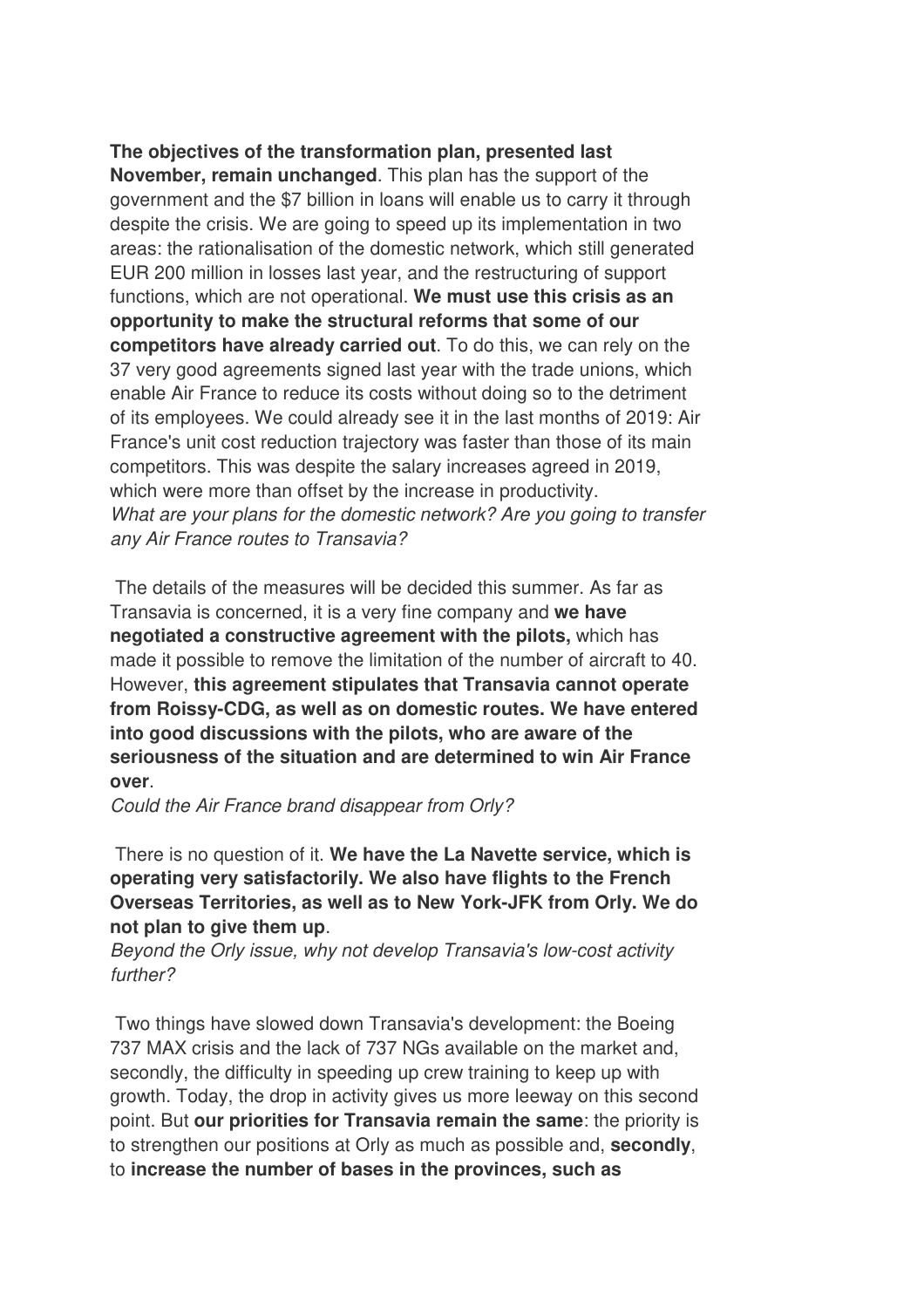**Montpellier, for example. There are still so many opportunities in France for Transavia, in cities such as Bordeaux, Nantes, Nice,** 

**Marseille, Lyon...** And we no longer have any limit on the number of aircraft for Transavia. If we want to deploy 100 or 150 planes, it is possible. The only limit is cost-effectiveness.

What is going to happen to the regional subsidiary HOP, which seems to be the most fragile?

 We had already launched a transformation plan at HOP! before the crisis. We had decided to continue to reduce the number and type of aircraft. HOP! is the result of the merger of three regional companies. Despite the synergies achieved, its structure remains too complex. **HOP!'s operating costs are higher than the average of European regional airlines. This situation is not sustainable**. However, demand for regional flights on the French market does exist. And we will still need aircraft with less than 100 seats to supply our hub at Roissy-CDG from certain provincial and European cities, and to operate certain routes from Orly and Lyon. The average unit revenue on flights operated by HOP! is also of a good level. On the other hand, there are also many inter-regional routes that are very loss-making, and we must act on them. **The aim is therefore not to do away with our regional subsidiary, but to make it a profitable airline.** 

What will be the social impact of Air France's accelerated transformation?

**We will ensure that the social impact is as minimal as possible in the face of Air France's transformation and the long-term decline in activity**. Some Air France staff are probably ready to leave voluntarily, if given the opportunity. **The first step would therefore be to propose voluntary departure plans. The next step would be to offer those who will remain in the Group training plans and transfer opportunities in line with our needs**. All this will be done in any case in very close consultation with the social partners, as we have been doing since my arrival.

*Has the government demanded guarantees on job maintenance?* 

**The government has not made any specific request,** but it has clearly stressed that this financial effort is being made primarily to support Air France employees. We are a responsible company and our employees are our main asset. The last thing we want is to lose this asset.

Apart from the loans, what else can the government do to help Air France improve its competitiveness vis-à-vis its competitors? Discussions over the last few days have focused on emergency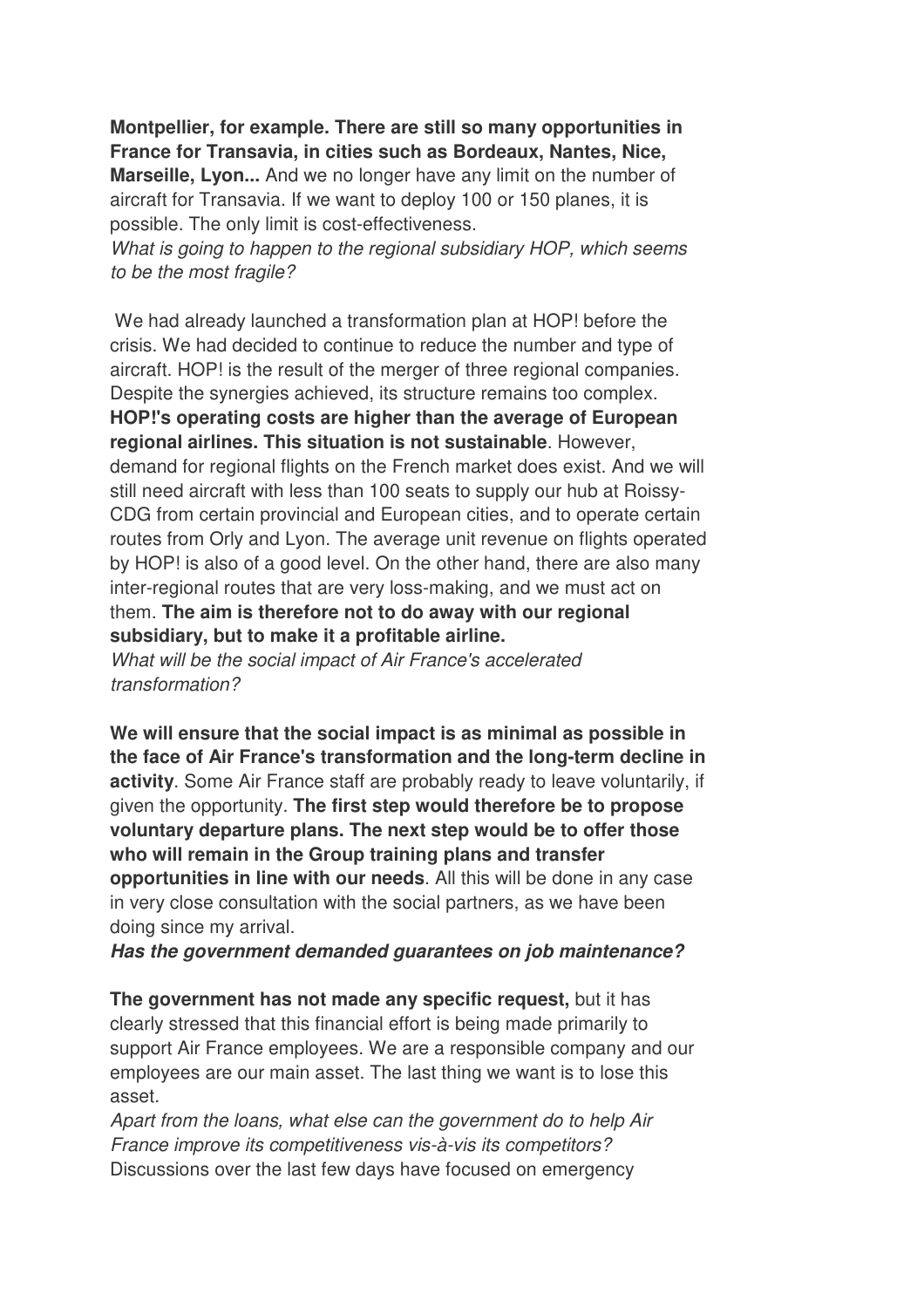measures to help the group get through the crisis. But in the longer term, **we need rules of the game and a cost structure comparable to those of our main competitors**. One of the most important points for us is the competitiveness of Roissy-CDG airport. We are in discussions with the ADP group to ensure that the investments planned at Roissy-CDG for the construction of the terminal are in line with the needs of the Air France-KLM group.

Are you questioning the construction of Terminal 4 at Roissy-CDG? No, not at all. However, this terminal project was launched on the basis of growth assumptions that are now to be reviewed. We therefore need to question the project's schedule to ensure that it is in line with the new traffic assumptions. One of Air France's strengths is the size of the Paris market, which is the largest in Europe and one of the largest in the world. This makes us less dependent on connecting traffic than our main competitors and gives us flexibility.

Overall, are you going to reduce the fleet by taking out, for example, the A380s?

 In the short and medium term, we need to review our fleet, by temporarily grounding some aircraft and taking out others early, such as the A340. We had already decided to bring forward the A380s to 2022. Given the situation, does it make sense to bring them back into service by then? We will take the decision soon.

Are you going to cut back on aircraft purchases?

 No, we are not. We are committed to reducing our CO2 emissions by having a less polluting fleet. So we must continue our efforts. We are going to take delivery, as planned, of two Airbus A350s before the summer and we still have 32 on order. We are also waiting for our first A220s, but it is still a little early to say whether we will be able to place new orders in the near future.

#### Can the crisis offer opportunities for external growth for Air France-KLM?

 It is certain that many airlines will not be able to withstand this crisis. If opportunities arise, why not? But our priority for Air France is, above all, to consolidate our position on the French market, which still offers significant opportunities. **Thanks to the support of the French government, this crisis can be an opportunity to very quickly align the strategies of the various players in the industry - ADP, Airbus, subcontractors - and demonstrate France's ability to once again become a true world air transport champion. This is our objective and our commitment.**

*My comment:* Two loans have been obtained by Air France.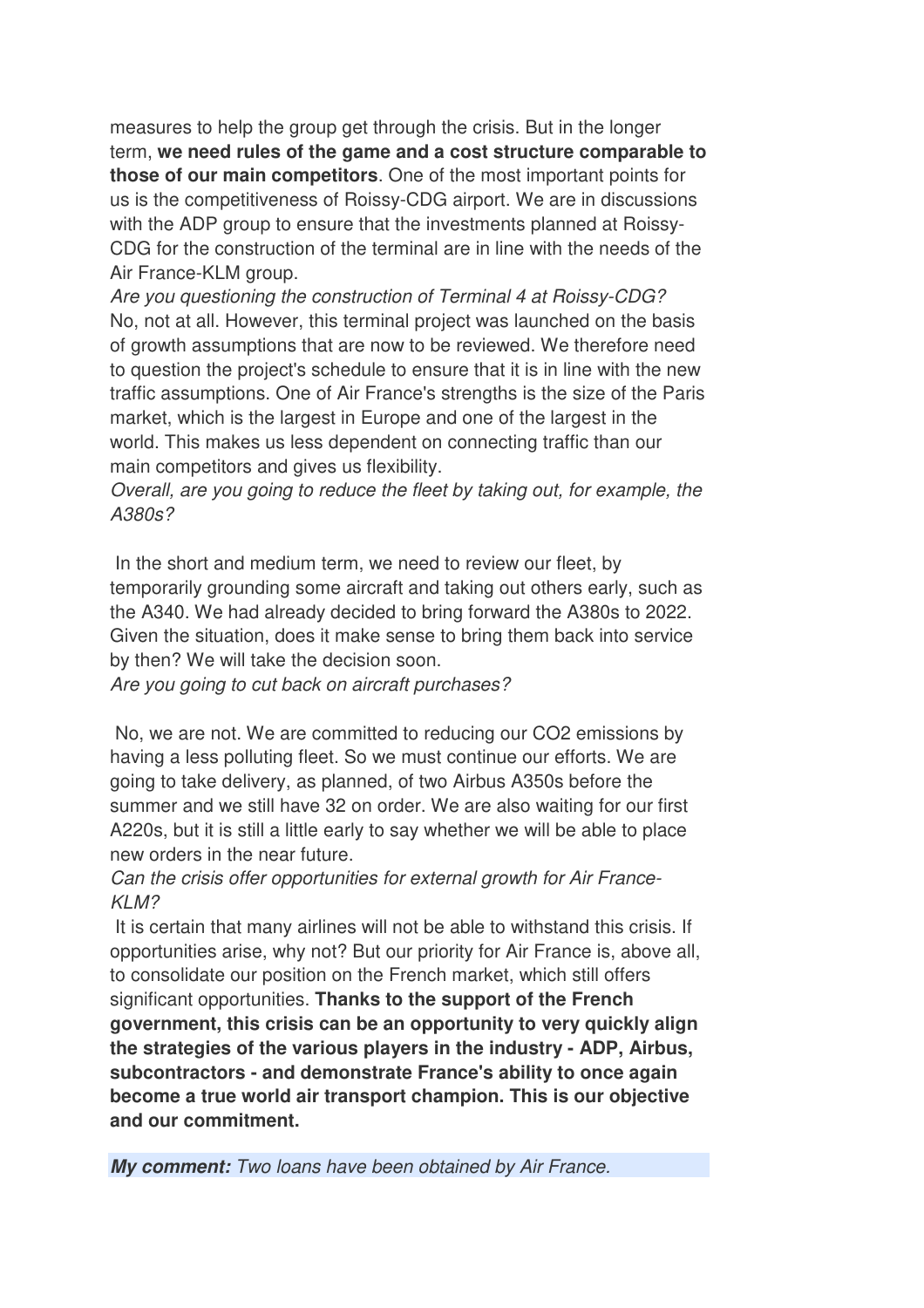The first, amounting to four billion euros, is granted by a banking pool. It is 90% guaranteed by the French State. It is repayable over a period of between one and three years.

The second, amounting to EUR 3 billion, is granted by the French State. It is repayable over a period of between four and six years.

In addition to these two loans, Air France will also have to reimburse in 2021 the deferred charges and social security contributions granted at the beginning of the Covid-19 crisis.

In return for these loans, Air France will present within a year the measures it will implement to strengthen its actions in favour of sustainable development. I have noted the willingness of the government, members of parliament and Air France to establish a partnership with the SNCF. This could involve transferring Air France lines to the SNCF and/or developing partnerships between the two companies, as has been done in recent years on the Paris-Brussels or Strasbourg-Charles de Gaulle routes.

However, if this partnership were to succeed, the State would have to ensure that Air France's total or partial withdrawal would not benefit other airlines. This would undermine efforts to reduce CO2 emissions.

The French national airline has also undertaken to achieve the same level of competitiveness as its competitors within a short period of time. To achieve this, Ben Smith mentioned various measures, including the possible implementation of a voluntary departure plan, open to Air France group ground staff.

Air France's senior management should present its recovery plan at the beginning of the summer.

I call on all Air France unions to discuss their medium-term vision of the Air France group and to consider solutions that would enable the transition to be handled in a socially responsible manner.

#### **> Green transition: "No blank cheque" granted to Air France, according to Borne**

(source AFP) 27 April - "There are no blank cheques," the minister said on Europe 1. "There **can be no state support, with French money, without an ecological commitment from the company**". (...)

"I had a meeting last week with Air France's management to record the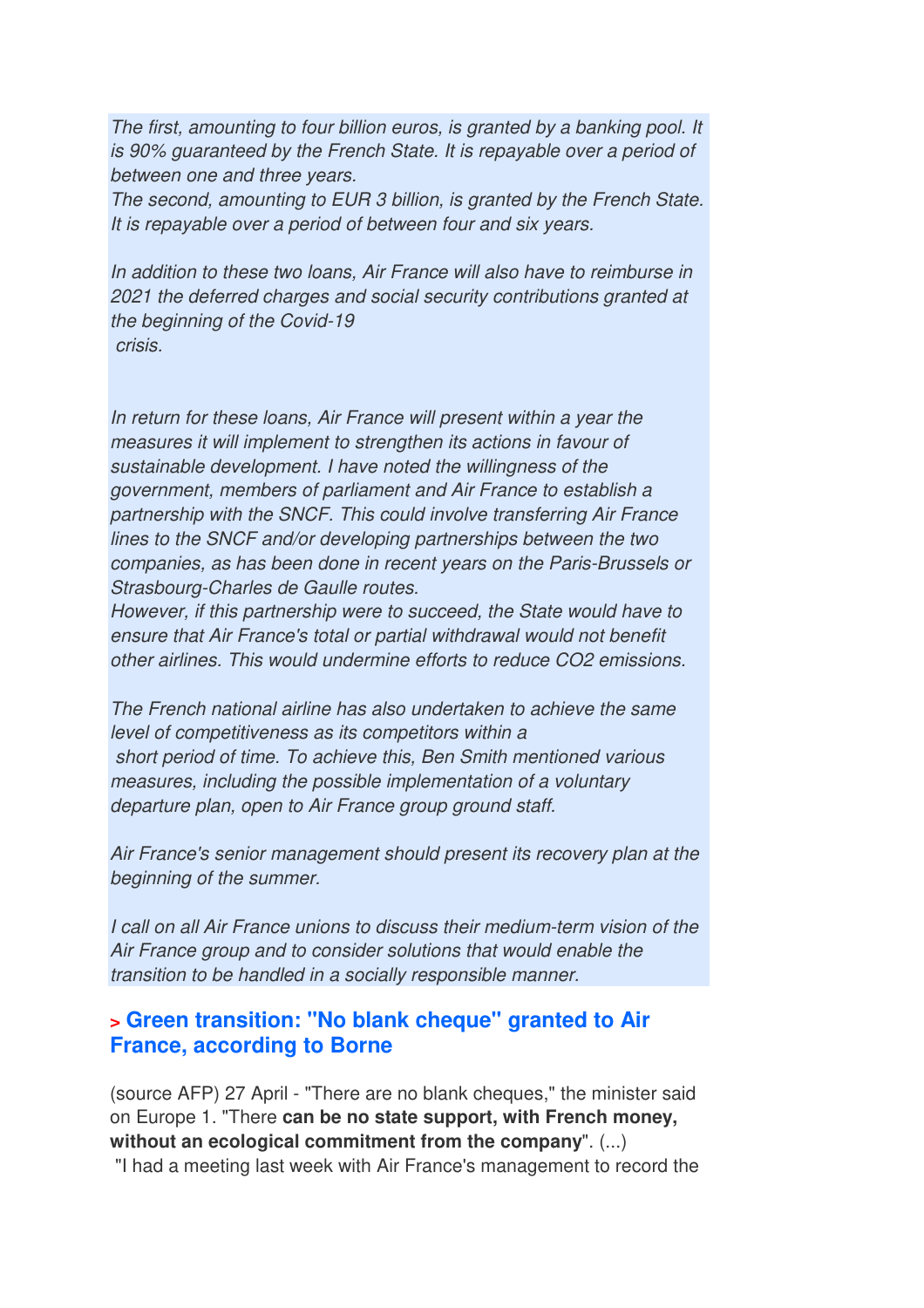ecological commitments to be made by the company. This means both reducing CO2 emissions per passenger and reducing CO2 emissions on domestic flights by 50% by 2024", the Minister assured them before detailing a number of measures envisaged.

"**It involves renewing the fleet** to have aircraft that pollute less, **the use of biofuels,** which I support, **and a reflection in France on the Air France network, particularly when there are rail alternatives of less than 2h30**", she added. (...)

*My comment:* The Air France-KLM group has been taking action to combat global warming for several years now. For the fifteenth consecutive year, Air France-KLM has been included in the Dow Jones Sustainability Index (DJSI) Europe and World rankings. The Group is leader in the "airline industry" category. It is the only air transport company to appear in the European ranking.

New efforts will be required from Air France. At the risk of repeating myself, we will have to ensure that all airlines operating in France are subject to the same constraints as Air France. Whether they are supported by the State or not. There can be no free ride in the fight against global warming.

Note: The DJSI Europe and World indices, calculated jointly by Standard & Poor's Dow Jones and asset manager RobecoSAM, distinguish the 149 and 317 most responsible companies respectively. The DJSI ranking is based on an in-depth analysis of the economic, social and environmental performance of more than 3,500 international groups.

#### **> State aid to Air France-KLM: the Netherlands and France do it together, but each for its own sake**

(source Volkskrant, translated with Deepl) 25 April - Ministers Bruno Le Maire in Paris and Wopke Hoekstra in The Hague gave another signal on Friday evening that French hearts beat only for Air France and that the Netherlands only cares about KLM. In a brief joint statement, the ministerial duo said that they "share the same priorities for Air France-KLM and maintain close contact with each other". (...)

**At his press conference, Mr Hoekstra stressed that the Dutch state aid of €2-4 billion will go directly to KLM and** will therefore not benefit the parent company. **The Mayor informed the French people that the €7 billion in loans from the French State are "only intended for the subsidiary Air France**". (...)

At KLM, it is not deplorable that state aid to KLM and Air France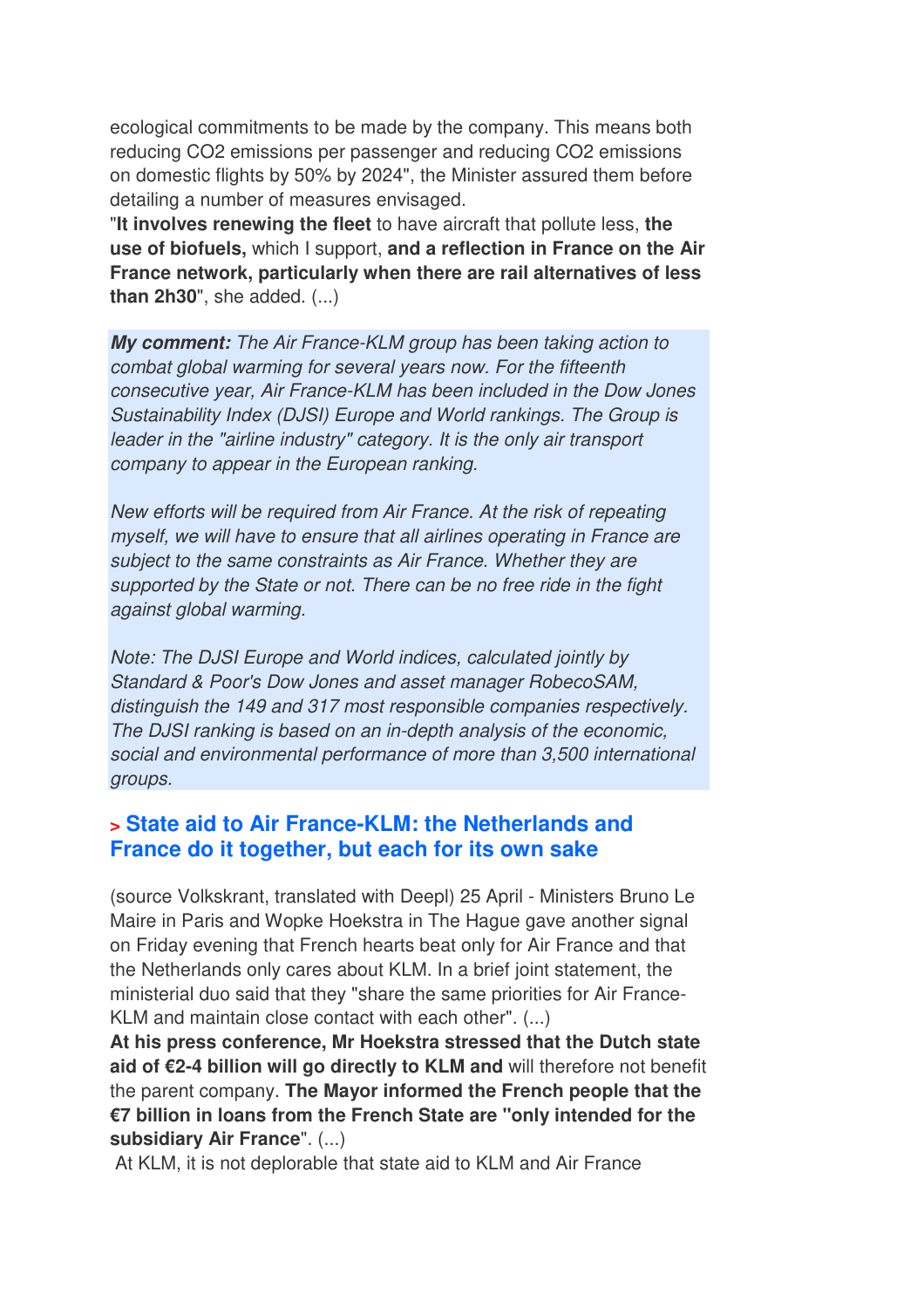remains strictly separated, according to a source from the airline. Joint State support means joint debt and KLM is opposed to sharing the debt with the much more volatile Air France.  $(...)...$ 

The French and Dutch governments also disagree on the conditions they set for State aid. **The Mayor said that Air France-KLM "must become the greenest airline in the world" and "must significantly improve its profitability", but France has not set firm criteria for these requirements**. (...) Air France has been trying for a very long time to become more profitable, but not all the recovery plans have so far succeeded in meeting the resistance of the French trade unions. **The Dutch cabinet**, partly under pressure from the lower house of parliament, is making more concrete demands on KLM. Hoekstra **wants KLM staff to make a wage sacrifice in exchange for the rescue with taxpayers' money. Big salaries, such as pilots and managers, should contribute more than other staff.** 

 The cabinet and the House of Representatives also want a ban on bonuses, profit-sharing and dividend payments until government loans have been repaid. (...) In order to limit noise pollution, KLM should also agree to a reduction in the number of night flights at Schiphol. Hoekstra hopes to reach an agreement on this within a month.

With the billions in aid, the future of Air France-KLM is guaranteed for the time being, but it all depends on the duration and severity of the aviation crisis. It cannot be ruled out that, in any event, the French side will have to knock on the State's door again. Then renationalisation will also come into play. At that point, it will become clear to what extent France and the Netherlands are committed to their joint aviation project - a marriage that perhaps does not know much love, but in which the spouses need each other more than they would like. (...)

*My comment:* It was impossible to coincide the announcements of loans by Air France and KLM. Negotiations for these loans follow different rules in the two countries, which explains why they could not be concluded at the same time.

#### **> Air France: the incredible tug-of-war between the banks and the State**

(source Les Echos) 26 April - The Air France-KLM rescue plan, announced on Friday evening by the airline and the French and Dutch governments, gave rise to an unprecedented tug of war between the banks and Bercy, as negotiations continued throughout the weekend. **According to several sources**, after tense negotiations, **BNP Paribas and Société Générale were not part of the bank syndicate that**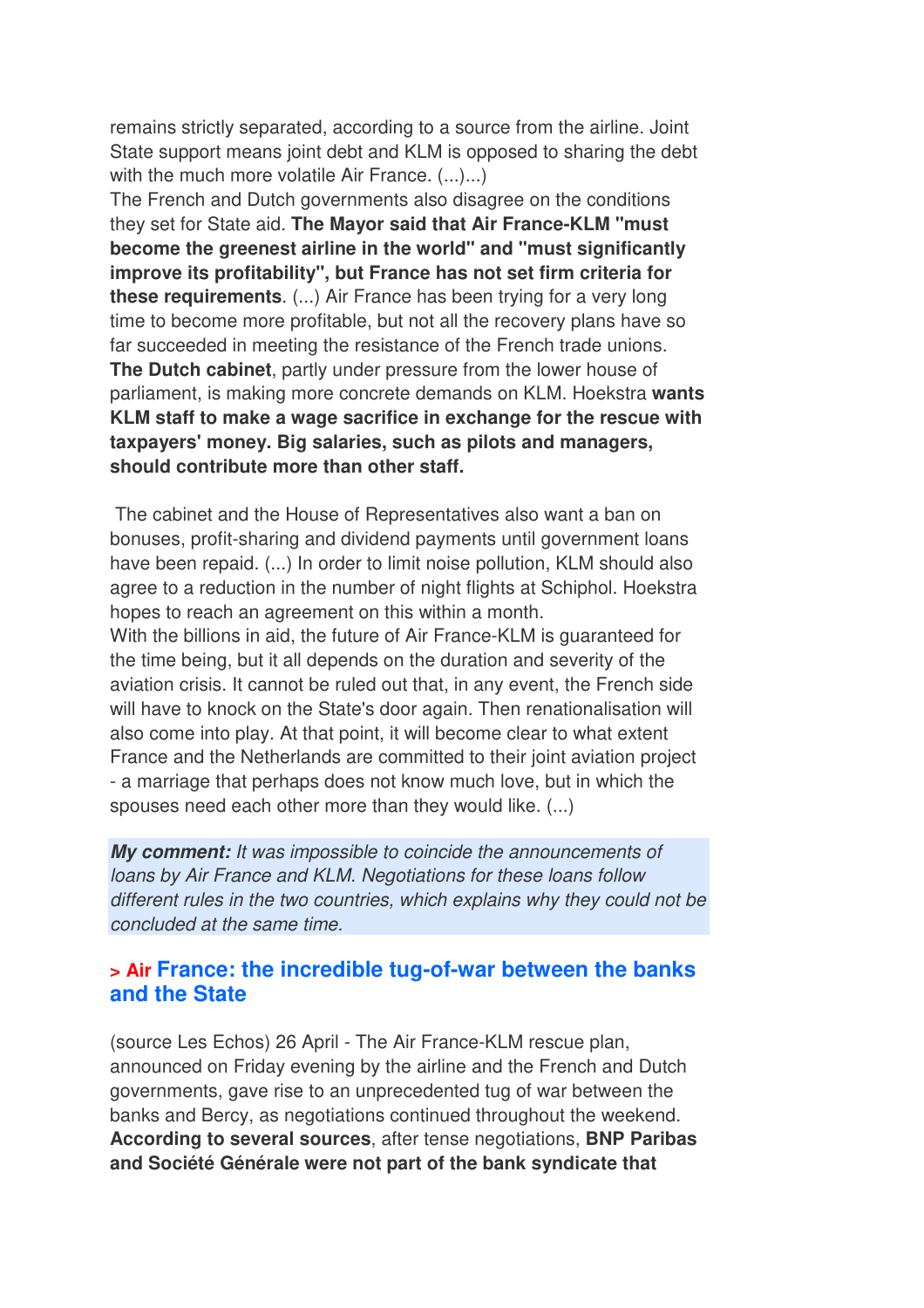**granted the airline group the giant 4 billion euro loan, 90% of which was guaranteed by the state, on Friday.** 

 **Half of the syndicate is thus composed of foreign banks: alongside Natixis (a subsidiary of BPCE), Crédit Agricole CIB and CIC (a subsidiary of Crédit Mutuel), there is the British HSBC, the Spanish Santander and the German Deutsche Bank.** 

 But the two major French banks were trying to get back into the race over the weekend, and Société Générale would eventually join the pool of banks on Sunday evening. (...)

Technically, **the original six banks have committed to contribute the sum of EUR 4 billion, of which they ultimately bear 10% of the risk,** i.e. EUR 400 million. But the final documentation has not been signed and neither has the ministerial order. (...)

 In addition, **the French State granted a shareholder loan of EUR 3 billion, which** relieves the company's cash flow and can be considered de facto as capital. (...) For its part, **the airline group** headed by Ben Smith has obtained what FNAC-Darty failed to obtain last week: a rate fixed in advance for the two annual renewals of the loan when it reaches the end of the first year. (...) To

 that end, he **has committed to finalizing a transformation plan in the coming months, which will include commitments to reduce costs. At the same time, the Board will consider a capital strengthening operation.** 

It is on this second part that BNP Paribas wanted a firm and quantified commitment. At a time when the aviation sector has never been so fragile, the BNP Paribas Group wants to ensure that shareholders and the company are doing their utmost. It's a question of conviction.

*My comment: It was a pool of six banks that granted the €4 billion loan* to Air France. It is rare that for such amounts, a bank commits itself alone.

### **> SCARA wants one billion euros for all except Air France**

(source Air Journal) 27 April - The State has just announced the scale of the support plan in favour of the Air France group, "for a historic amount of 7 billion euros, i.e. "nearly 45% of the company's annual turnover (excluding KLM)", the Syndicat des Compagnies AéRiennes Autonomes (SCARA), which brings together 47% of French airlines based in mainland France and the overseas territories, as well as airport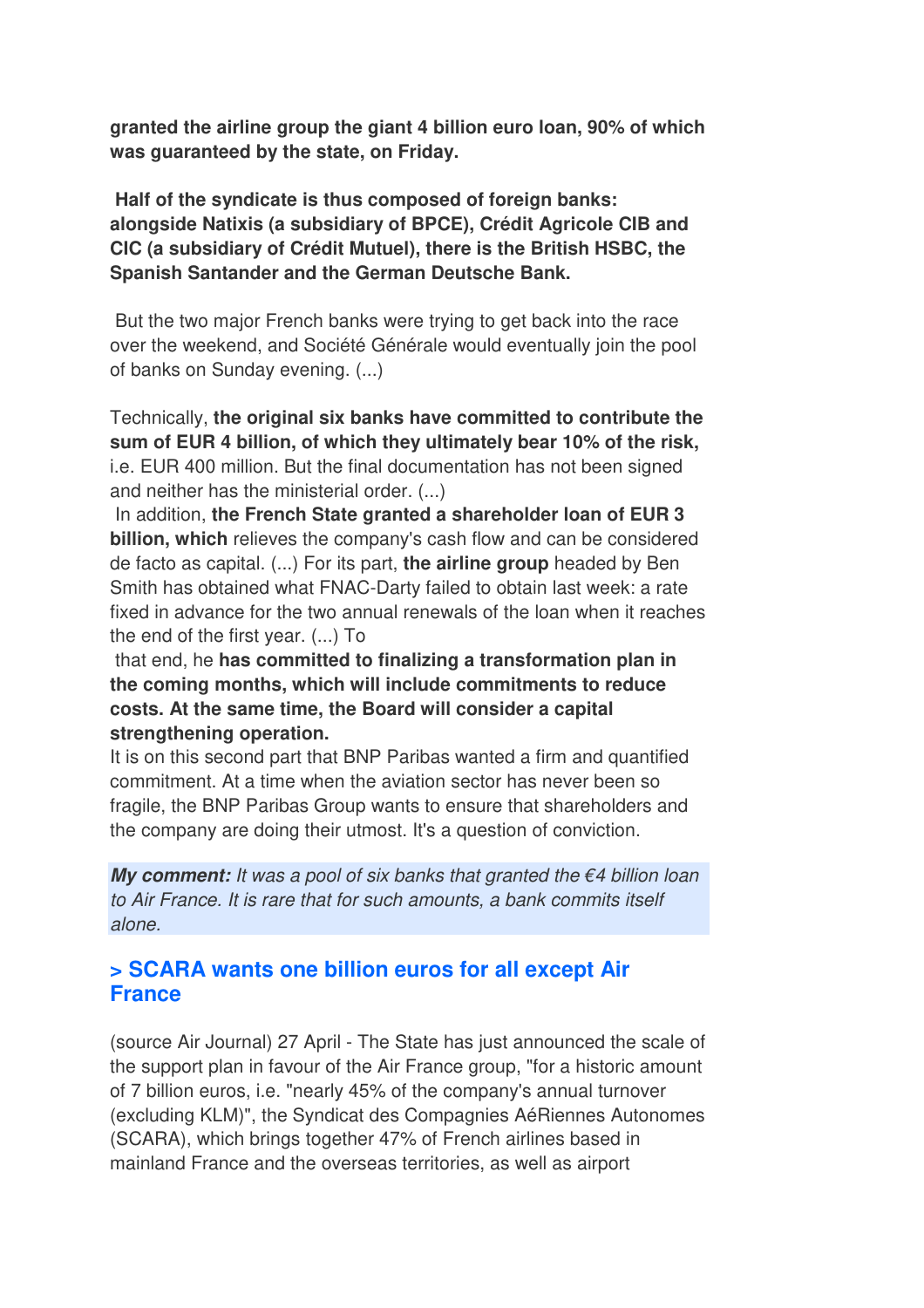assistance and training companies, recalled on Monday. (...) Who then asks the State a "simple question: why is Air France the only French airline to benefit from such support? »

**The overall turnover of other French airlines represents around 15% of that of Air France.** These airlines are facing the same difficulties as Air France and are equally keen to renew their fleets to improve their competitiveness and participate in the ecological transition.

**SCARA is therefore calling for a fund amounting to one billion euros, commensurate with what Air France has obtained from the State, to be set up as a matter of urgency "to help French airlines not belonging to the Air France group to cope with the current crisis and prepare for their future".** 

 In mid-April, the union had published a list of proposals for effective State support for air transport in overcoming the health crisis, including a 12-month moratorium on the full cost of air navigation and airport infrastructure and on Chirac or "ecological" taxes. It also called for a halt to airport privatisations, and already specified that this support should not benefit only the Air France group.

*My comment:* All French companies are suffering from the current health crisis.

This is particularly the case for Corsair, which is all the more in difficulty as it cannot benefit from state-guaranteed loans. In order to benefit from them, its equity capital would have to be greater than 50% of its share capital. However, this is not the case.

#### **> In order to survive the health crisis, Delta Airlines will have to structure itself**

(source BFM Business) April 22 - On the front line of the coronavirus health crisis, **Delta Airlines is trying to survive by cutting costs and turning to the government to** strengthen its cash flow. The company is also going to have to "resize its activity in the short term," says its CEO. (...)

**Mr. Bastian** (...) doesn'**t see the end of the tunnel for another three years**. (...) In the meantime, Delta (...) has been burning \$100 million a day since March but hopes to cut it in half to \$50 million by June. (...) The company has also made agreements to sell aircraft which it will then lease back and **37,000 employees, or 41% of its total workforce, have been put on unpaid leave.** Like other major US airlines, the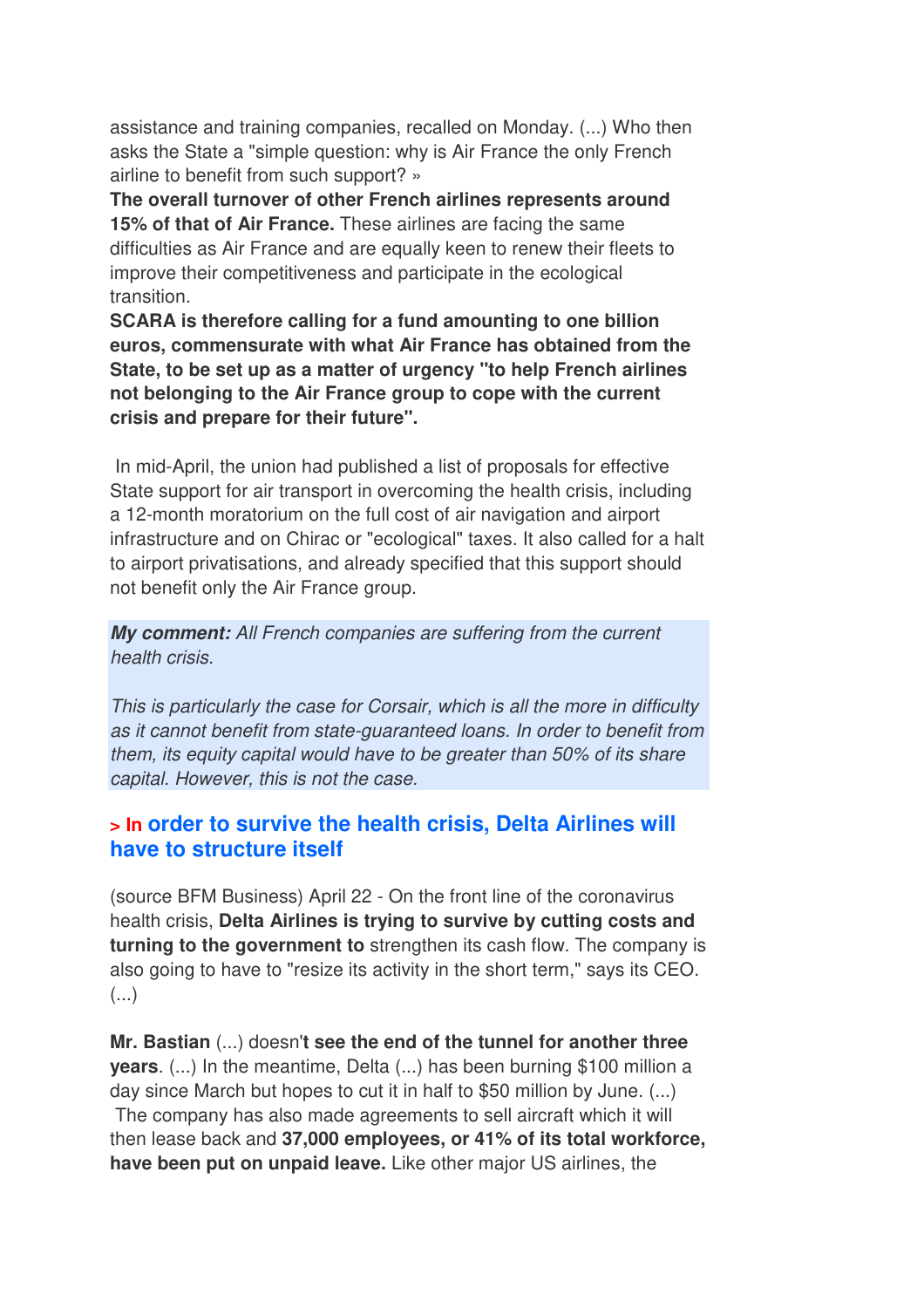company has made use of the employment support programme launched by the Trump administration.

**Delta is thus to receive \$5.4 billion, of which \$3 billion is in the form of aid and the rest in the form of 10-year loans with an** interest rate of 1% for the first 5 years and 2% for the rest of the maturity. The Treasury's aid tranche is conditional on the preservation of jobs at least until 30 September, and the elimination of dividends and share buybacks until September 2021.

**Delta also plans to borrow up to USD 4.5 billion from the Treasury as** part of the air transport rescue plan adopted by the US Congress.  $\left(\ldots\right)$ 

## **> Virgin Atlantic is looking for a new shareholder**

(source Businesstravel) April 27 - (...) Virgin Atlantic founder and coowner Richard Branson has already said that most of the \$250 million cash injection into the Virgin group would go to the airline, but it is now understood that he is prepared to increase it.

Initially, **Virgin had tried to get support from the British government,** similar to that received by Easyjet. The British government said it was unimpressed by this request and demanded further proof that Virgin was seeking money from its shareholders.

**Delta Airlines** is a major shareholder of Virgin Atlantic, which owns 49%. However, CEO Ed Bastian said the ownership rules would not allow for an additional injection into the airline. (...) In addition, Ed Bastian **said Virgin already owes Delta hundreds of millions of dollars through their joint venture.** 

This weekend, there were several reports that Virgin was seeking new financing. (...) This confirms the Financial Times

story that the airline has hired the investment bank Houlihan Lokey. **The France Télécom quotes a spokesman for the Virgin group saying that the group is not looking to sell the airline, but rather that it is "working with** Houlihan Lokey **to approach private investors for an investment opportunity**". (...)

#### It should be noted that **Richard Branson is also reported in the press to be studying his Caribbean island pledge to raise money**.

Paradoxically, Richard Branson must be biting his fingers that he did not accept the Air France-KLM group's capital increase a few months ago. (...) As part of the joint venture between Virgin, Air France-KLM and Delta, Air France should have taken 31% of the capital of the British airline. But the Virgin group had finally decided to keep 51% of Virgin Atlantic's capital...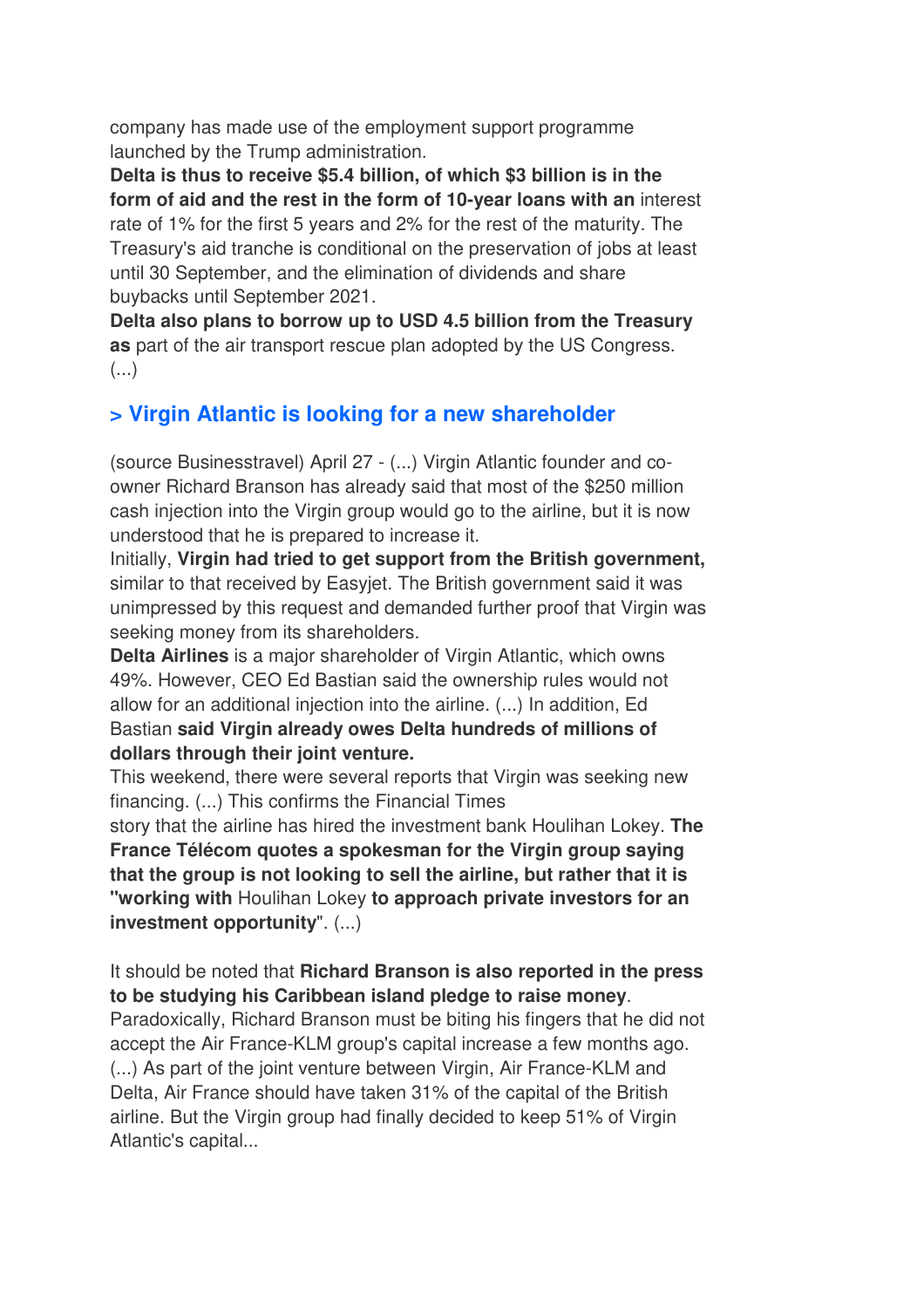*My comment:* Controversy is growing in Britain about whether the British state should support Virgin Atlantic. In particular, Richard Branson is accused of his fiscal exile.

#### **> Lufthansa Group will employ 10,000 fewer people after the crisis**

(source L'avenir) 24 April - **Lufthansa boss** Carsten Spohr **estimates that the German aeronautics group, which** includes Brussels Airlines, **will employ 10 000 fewer people and have 100 fewer aircraft in its fleet as a result of the economic crisis** caused by the coronavirus. This is what he told staff in an internal communication. (...)

 According to him, it will take years before demand for air transport returns to pre-crisis levels. He therefore expects his group to be unable to come out of the red before 2023. "We were the first sector to be affected by the global crisis and we will be among the last to emerge from it," the leader said. (...)

**Negotiations are underway with the German, Swiss, Austrian and Belgian governments for state aid** worth several billion euros. In particular, there is talk of €290 million to rescue Brussels Airlines. (...)

#### **> Berlin did not make a decision for Lufthansa**

(source Reuters) 27 April - Berlin will only decide on the aid that the German state could provide to **Lufthansa once all the** facts have been put on the table, German Economy Minister Peter Altmaier said on Monday.

"What we want is for the large companies that play a leading role to remain competitive after the crisis," the Minister told Radio Deutschlandfunk.

Reuters sources said on Thursday that the German airline, hit like the rest of the industry by its near shutdown, **hoped to finalise a €10 billion rescue package with the authorities this week.** (...)

*My comment:* The aid requested by Lufthansa is of the same order of magnitude as that granted to Air France. This reflects the scale of this crisis, which affects all airlines without exception.

#### **> IAG would like to reduce the price of the Air Europa takeover price**

(source Boursier com) 22 April - **International Airlines Group would seek to renegotiate the purchase price of Air Europa**. While the parent company of British Airways and Iberia agreed last November to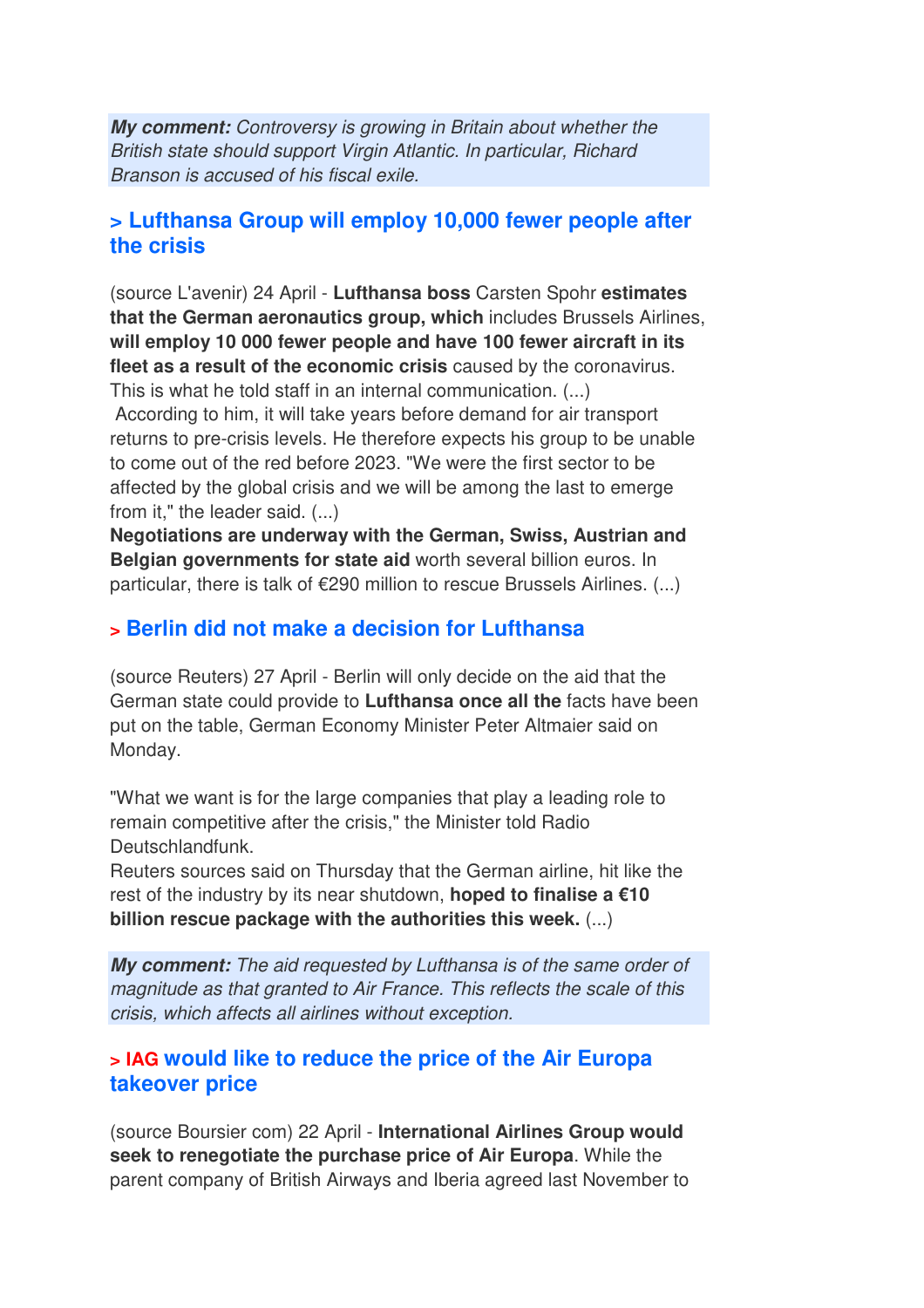pay one billion euros to buy the third Spanish airline, it would like to revise this amount downwards as the value of the two companies has fallen against the backdrop of the Covid crisis19.

19 According to people close to the case cited by 'Bloomberg, the two parties are studying the clauses of the contract that would allow an adjustment of the terms, but there is no guarantee that they will accept these possible changes. While IAG still believes in the strategic logic of the operation it wishes to close, the compromise previously reached around EUR 1 billion does not take into account the collapse of the market and the fall in the valuation of the various players. (...)

*My comment:* The Hidalgo family, owners of Air Europa, fears that the takeover operation will fail. They have just asked the Spanish government to intervene with Brussels to get the European Commission to quickly approve the transaction.

### **> Alitalia will be nationalised in June, announces the Italian Minister of Industry**

(source Reuters) 23 April - **The Italian government will take full control of Alitalia in June,** which the coronavirus crisis has pushed into bankruptcy, Industry Minister Stefano Patuanell announced Thursday. (...)

 According to Stefano Patuanelli, Alitalia's turnover has fallen by 87.5% this year. "**The new Alitalia will start with a fleet of more than 90 of its current 113 aircraft**", he said, denying reports that the fleet could be reduced to 30 aircraft. (...)

#### **> For the takeover, Ryanair and EasyJet will give preference to airports that will make gifts on the fees.**

(source La Tribune) 24 April - (...) Unsurprisingly, **several airlines are putting pressure on airports to obtain very advantageous conditions to stimulate traffic,** such as the temporary abolition of airport charges, for example. **Ryanair is one of them**.

According to airport sources, the company has sent a letter to this effect to European airports in which it makes several requests for the abolition of charges by October 2021, first on all passengers (until October 2020), then on 50% of aircraft loadings (until October 2021), except on new routes where the total absence of charges is requested.

**As usual, the company is speaking "cash" because it clearly states that it will give preference to airports that play the game by reminding them that they will have a "decisive advantage" in order to be chosen**. (...)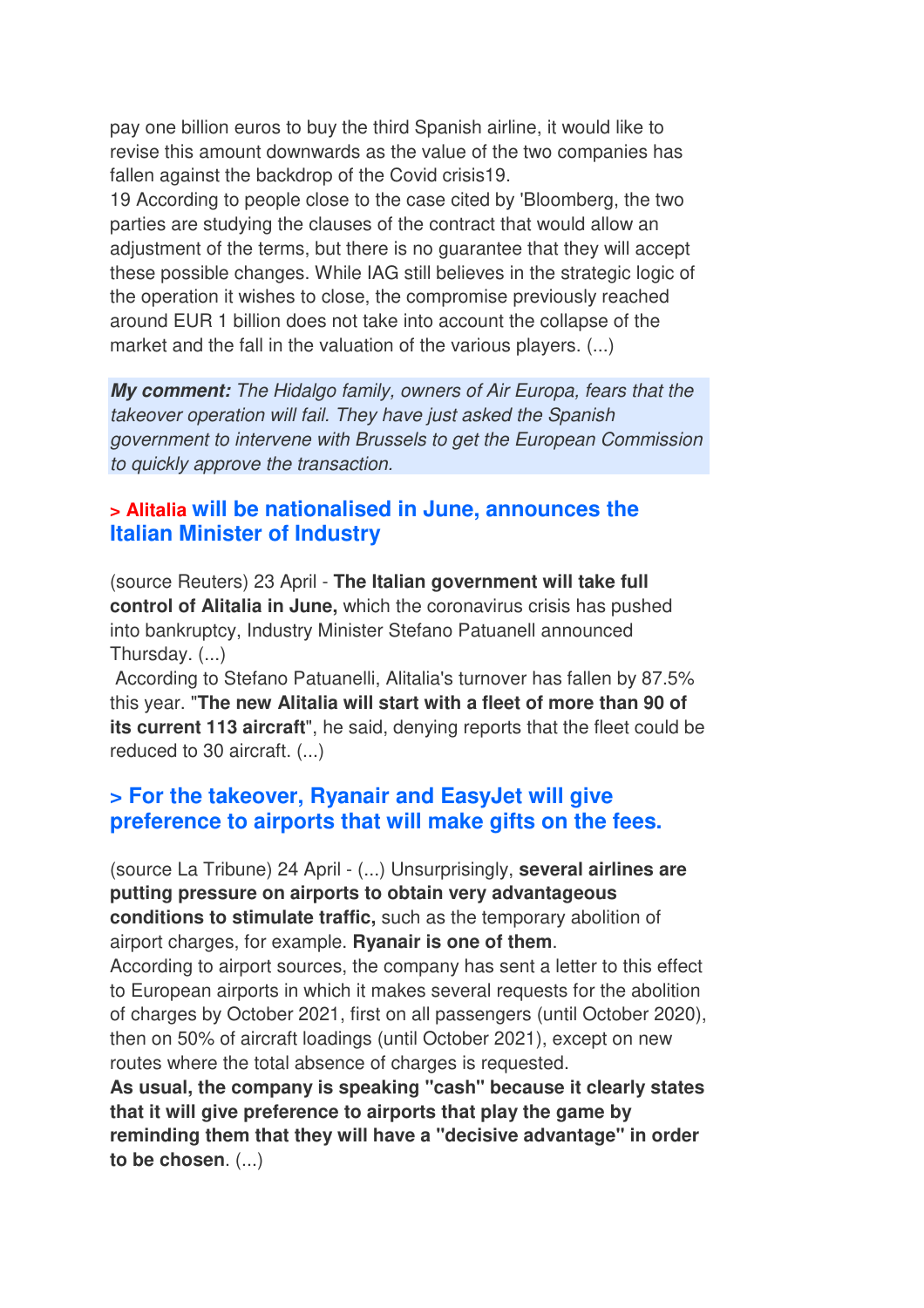The Irish low-cost airline is not alone in making such demands. Without using such a direct tone, other companies are asking the same thing, explain airport sources, citing for example EasyJet, the IAG group and TAP Portugal.

Without being precise in its requests, **EasyJet,** for example, is **also very clear about its intentions**. (...)

(...) According to one airport, the IAG group (British Airways, Iberia, Aer Lingus, Vueling, Level) also sent similar mail to several airports without, however, engaging in any blackmail. (...)

**What action will the airports take? According to one observer, airports have a vested interest in securing the flight schedules of strong companies like Ryanair, because they know they will get through the crisis. However, the airports still have to be able to afford it**. (...) The

whole connectivity of the territories is at stake. (...)

*My comment:* For years, low-cost airlines have been receiving financial aid from local authorities, which is often illegal. Ryanair has been condemned on several occasions and is obliged to reimburse them.

The current crisis should be an opportunity to return to sound practices. It would seem wise for local authorities to be more concerned with improving regional transport, TER or bus, rather than subsidising an airline, Ryanair, the ninth most CO2-emitting company in Europe.

### **> 1 € flight: the FNAM says it is "ulcerated" by Ryanair's practices**

(source TourMaG) 23 April - **The FNAM** (Fédération Nationale de l'Aviation Marchande) alerts the State to the extremely difficult financial situation of airline companies. It asks for the State's support. "It is a strategic activity and a tool of sovereignty for the nation, the current health crisis has reminded us of the role of airlines in the repatriation of our fellow citizens and the transport of health equipment" recalls the FNAM which adds that it envisages "a very gradual resumption of activity, protecting in particular the health situation of its customers and employees, and contributing to territorial continuity in metropolitan France, towards overseas territories and major world cities".

It **says it is 'ulcerated' by the practices of certain companies in times of crisis and points the finger at Ryanair 'based outside France, not paying any tax in France and making their employees**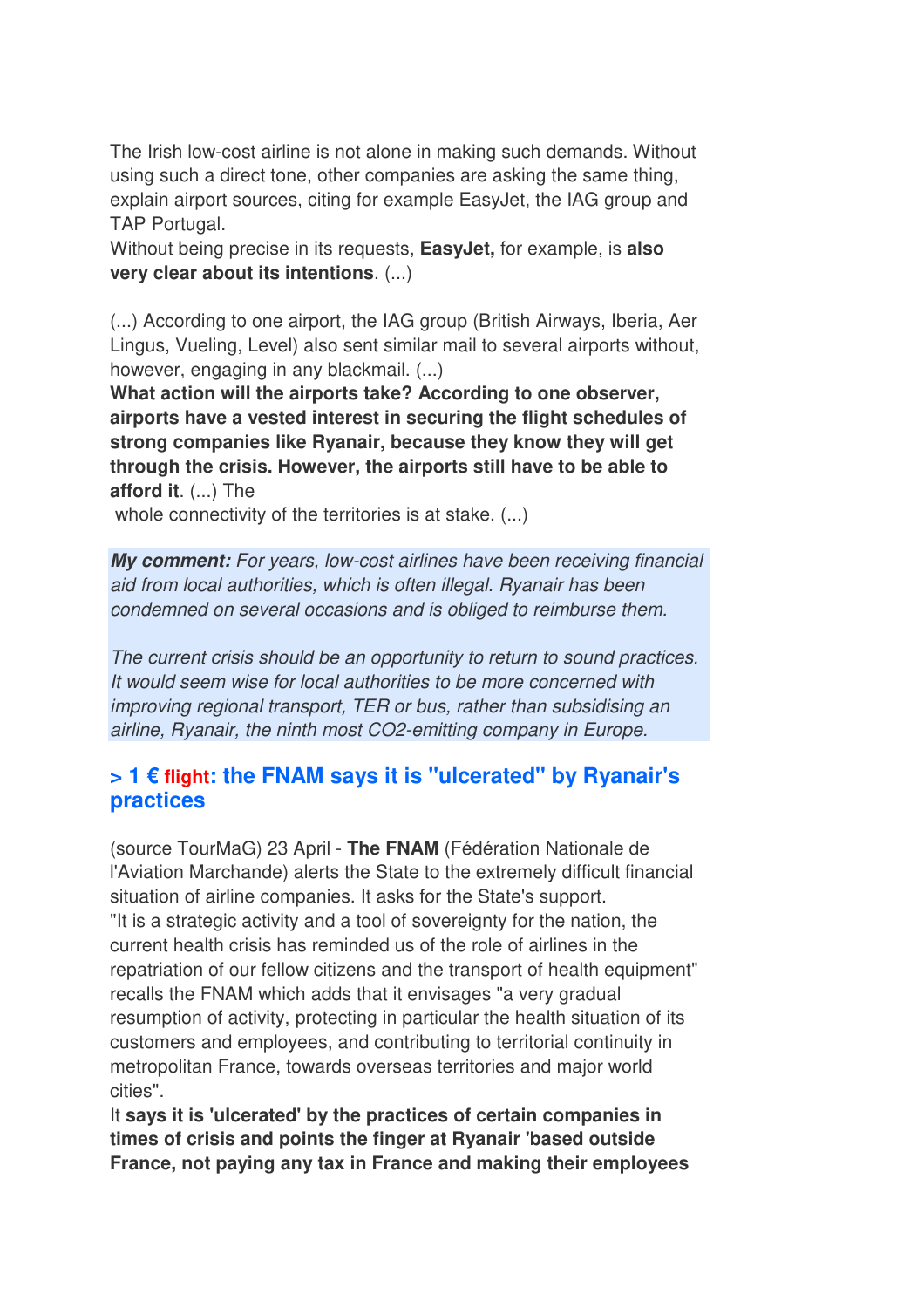#### **escape French social security rules at the slightest opportunity**'. **It also denounces the strategy of resuming low-cost activity and its announcements of 'predatory' fares of EUR 1**.

In this context, the FNAM calls on the French and European authorities "to urgently put in place the regulatory conditions in France and in Europe for fair and virtuous competition in environmental and social terms, so that companies that comply with the rules do not see their efforts and those of their employees ruined to the benefit of companies guided solely by the desire to impose a predatory model". (...)

*My comment:* How is it possible for an airline to offer tickets for sale at a price lower than the amount of airport taxes, without the Direction générale de la Concurrence, de la Consommation et de la Répression des Fraudes (DGCCRF) finding fault with it?

### **> The alliance between Boeing and Embraer explodes in flight**

(source Le Journal de l'Aviation) April 25 - The information came this Saturday, April 25. The **joint venture projects between Boeing and Embraer will not take place**, as the American aircraft manufacturer has exercised its right to terminate the Master Transaction Agreement (MTA) that was to lead to their creation. Embraer considers itself aggrieved and intends to use all possible means against Boeing to obtain damages. **"Boeing has worked diligently for more than two years** to finalize its transaction with Embraer

. In recent months, we have had productive but ultimately unsuccessful negotiations on the unfulfilled terms of the MTA," said Marc Allen, Senior Vice President of Boeing and President of Embraer Partnership & Group Operations in a statement. He continued: "This is deeply disappointing. **But we have reached a point where continued negotiations under the MTA will not resolve the outstanding issues**.

**The São José dos Campos aircraft manufacturer immediately retaliated by stating that Boeing had "fabricated false allegations as a pretext to try to avoid meeting its commitments to complete the transaction and pay Embraer the \$4.2 billion purchase price. »** 

 Embraer also intends to use all possible means against Boeing for damages suffered as a result of Boeing's "wrongful termination and violation of the MTA". (...) Nevertheless,

 notwithstanding the official reason put forward by Boeing to put an end to the planned merger between the two aircraft manufacturers, the creation of Boeing Brasil - Commercial seemed doomed a few months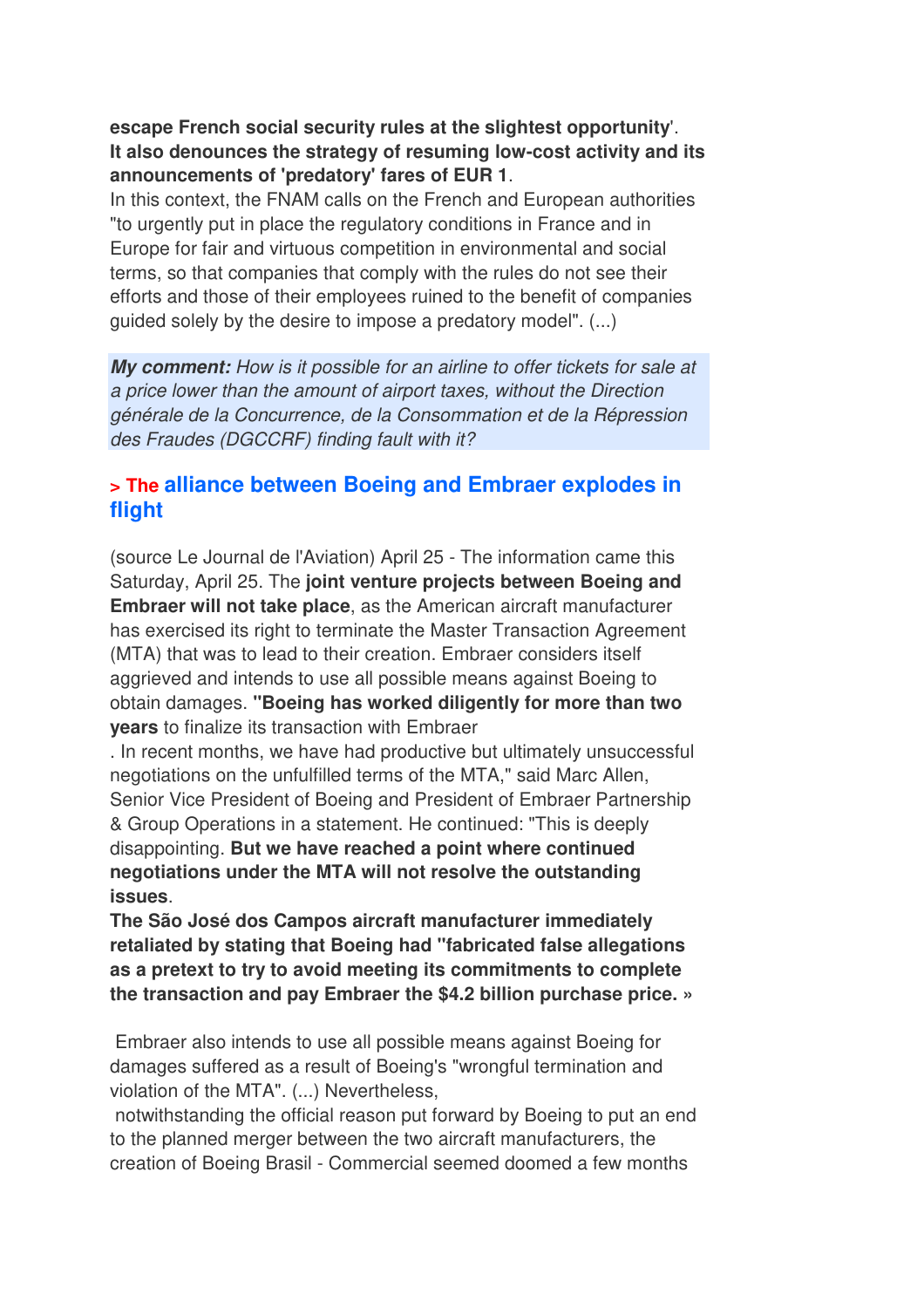ago, particularly with the 737 MAX crisis.

**The potential synergies between the E2 family and the 737 MAX family were far from being obvious to the market and** the commercial prospects of the new generation of E-Jets may not have convinced Boeing sufficiently in view of the approximately 4.2 billion dollars to be invested, and while its Commercial Aircraft activity is particularly impacted by the crisis linked to the coronavirus pandemic due to the lack of capacity to deliver a single single aisle. Boeing Commercial Aircraft (BCA) plans to cut up to 10% of its workforce to get through the crisis. (...)

*My comment:* This failure of the alliance between Boeing and Embraer is good news for Airbus. The European manufacturer has a very wide range of single-aisle aircraft, which account for 80% of world aircraft sales.

## **> Airbus survival is at stake says its president.**

(source Reuters) 27 April - **Airbus has reported bleak prospects** linked to the impact of the coronavirus crisis, **calling on its 135,000 employees to prepare for greater than expected cuts because the group's survival is threatened** if it does not act immediately. In a letter to staff on Friday, which Reuters was able to consult, Airbus executive chairman

 Guillaume Faury said the European aircraft manufacturer is "losing money at an unprecedented rate" and that a cut of a third or more in production is not the worst-case scenario, as the company is likely to reconsider the plan.

Airbus was asked to comment, but declined to do so. (...)

 According to industry sources, a new restructuring plan inspired by Power8 could be implemented this summer.

Guillaume Faury, for his part, stated that the manufacturer was studying 'all options' and that the new production measures could remain in place while demand was reassessed, which could take between two and three months.

According to sources close to the dossier, **Airbus is also in intense discussions with several states in Europe on the various aid plans for the sector**. (...)

#### **> Coronavirus: Aéroports de Paris plans to test passengers "before they take off".**

(source Le Figaro) 23 April - "Traffic is not going to start up again overnight with a wave of the magic wand on 11 May," Augustin de Romanet, CEO of Aéroports de Paris (ADP), told BFM Business on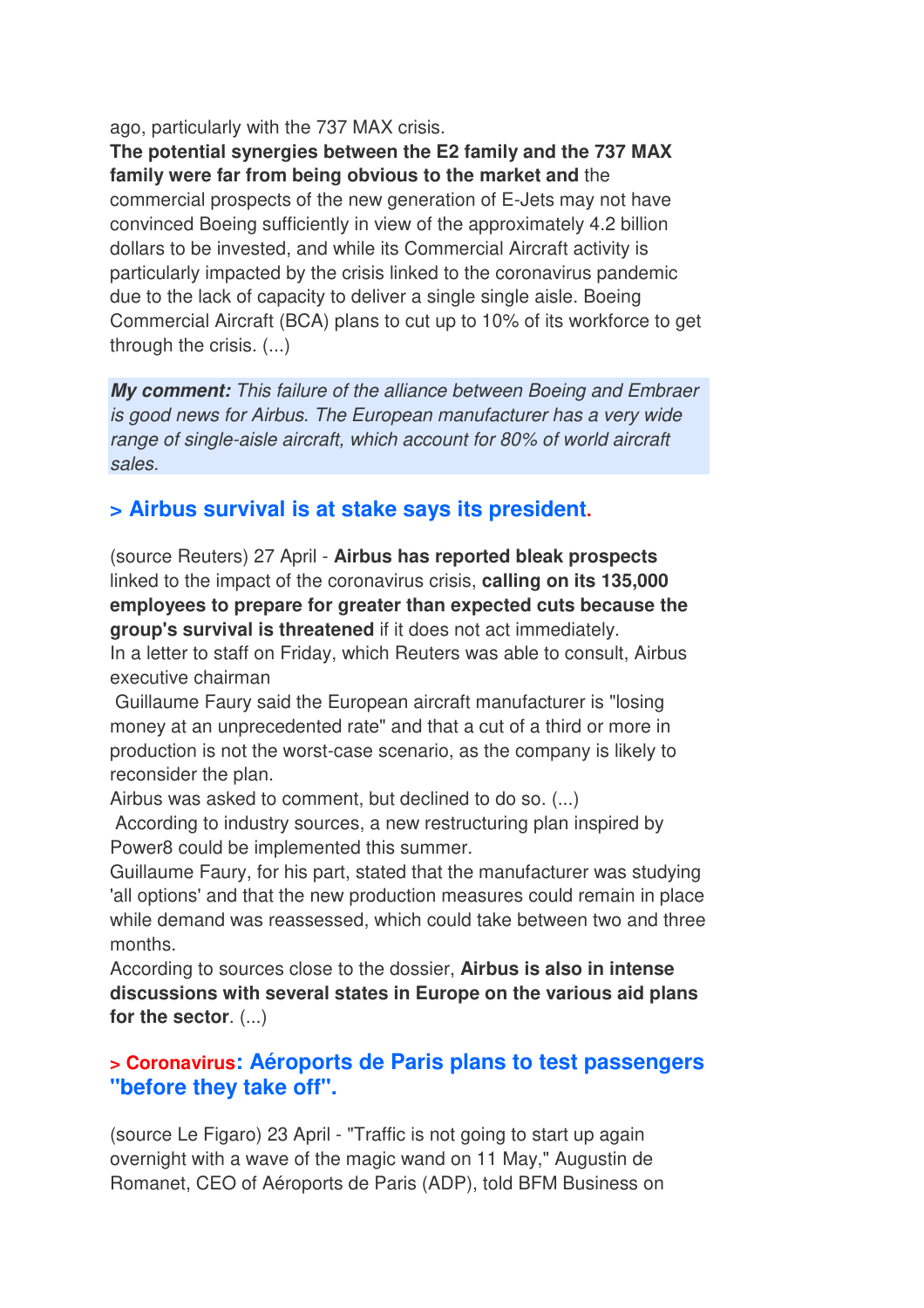Thursday. While the group published on the same day a turnover down 5.6% in the first quarter due to the effects of the Covid-19 pandemic, its boss is calling for the creation of a worldwide health "habeas corpus" in view of the resumption of activity. (...)

**How is this recovery shaping up? "This will depend on the evolution of the pandemic - the** less severe it is, the more traffic will resume -, (...) on the **existence of a vaccine and tests** (...) **but also on the climate of confidence that needs to be created for passengers",** answered the ADP boss. In the

 event of "generalisation of tests, rapid and accessible", **Augustin de Romanet said he was in favour of the idea of "testing passengers before they take off**". "We have proposed a number of measures for departing passengers as part of the deconfinement plan to ensure that no passengers with fever are taken on board". In addition, "inside an aircraft, air filtration every three minutes is better than in any other mode of transport (...) and masks will be required," he said. (...)

Augustin de Romanet spoke about the pace of post-resumption traffic and its impact on ADP. "I'm not counting on anything because I don't have my diploma from Madame Irma (...)," he commented. Our economic model will be turned upside down because the growth rates we were expecting will probably be revised. But **we will also have to realise that in the fight against the decarbonisation of air transport, the fact that the rate of traffic is slowing down is not bad news**. More than ever, we will put the emphasis on decarbonisation and quality of service," he continued.

*My comment:* The requirement to wear a mask may become a headache for air transport.

Will it be possible to test everyone? And once on the plane, will it still be possible to serve drinks or meal trays?

## *Stock market press review ...*

## **> Air France-KLM: a broker aims at a price of 1.30 euro**

(...) (source Boursier com) 24 April - (...) Among the latest broker reviews, Morgan Stanley downgraded the stock to 'underweight' while reducing its target price to 4 euros.

Barclays, for its part, has reduced its target price from EUR 10.3 to EUR 4.2 while remaining 'line-weighted'.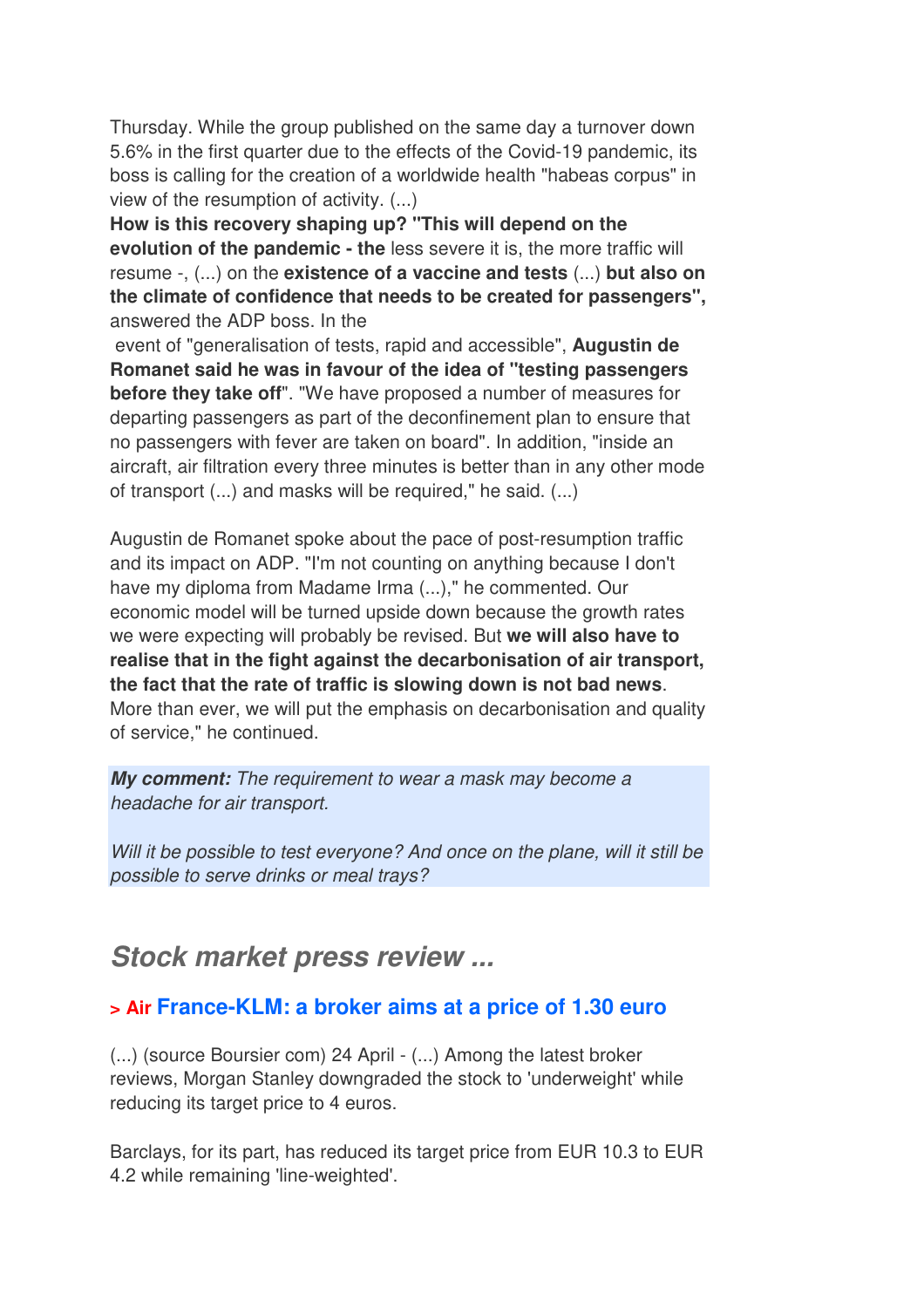Finally, Société Générale downgraded the share to be "sold" with a target cut from EUR 4.5 to just EUR 4.5... 1.3 euro! (...)

*My comment:* These course objectives were published on Friday 24th April, a few hours before Air France announced that it would be obtaining loans.

The share price remained stable on Monday 27 April.

### **> Air France-KLM: behind the massive loans to Air France-KLM, the danger of debt**

(source BFM Bourse ) 27 April - The agreement in principle reached on Friday by the group with the French government and its banks should enable it to avoid the liquidity crisis that could have occurred as early as the third quarter. However, **the increase in its debt puts Air France-KLM in a more subordinate position,** without removing all the uncertainties. (...)

According to the draft agreement, which has yet to be finalised, a banking syndicate would contribute 4 billion euros via a loan 90% guaranteed by the French State, with a 12-month maturity, with two options for extension for one year in a row, while the State would directly contribute 3 billion euros via a shareholder loan with a four-year maturity, again with two options for extension for one year. (...) **These operations, in contrast to an equity injection, would therefore lead to more than doubling the group's indebtedness, whose net debt at the end of 2019 amounted to EUR 6,147 billion** (on which the carrier paid EUR 393 million in interest last year). **In order to reimburse part of it as quickly as possible** - starting with the guaranteed bank debt, which has a shorter maturity - the **Group intends to proceed with a capital increase** once it has better visibility on the parameters of post-Coronavirus crisis air traffic, once it has a better visibility on the parameters of post-Coronavirus crisis air traffic, the **Group intends to proceed with a capital increase**. This operation, which is intended to strengthen shareholders' equity, could take place at the latest after the meeting approving the financial statements for the financial year 2020. (...) If so, the State would then simply have to waive all or part of its debt in exchange for a fraction of the capital to be determined.

Failing to raise funds, the repayment of the entire loan envisaged would absorb more than 10 years of operating cash flow (based on the EUR 623 million in 2019), with Citigroup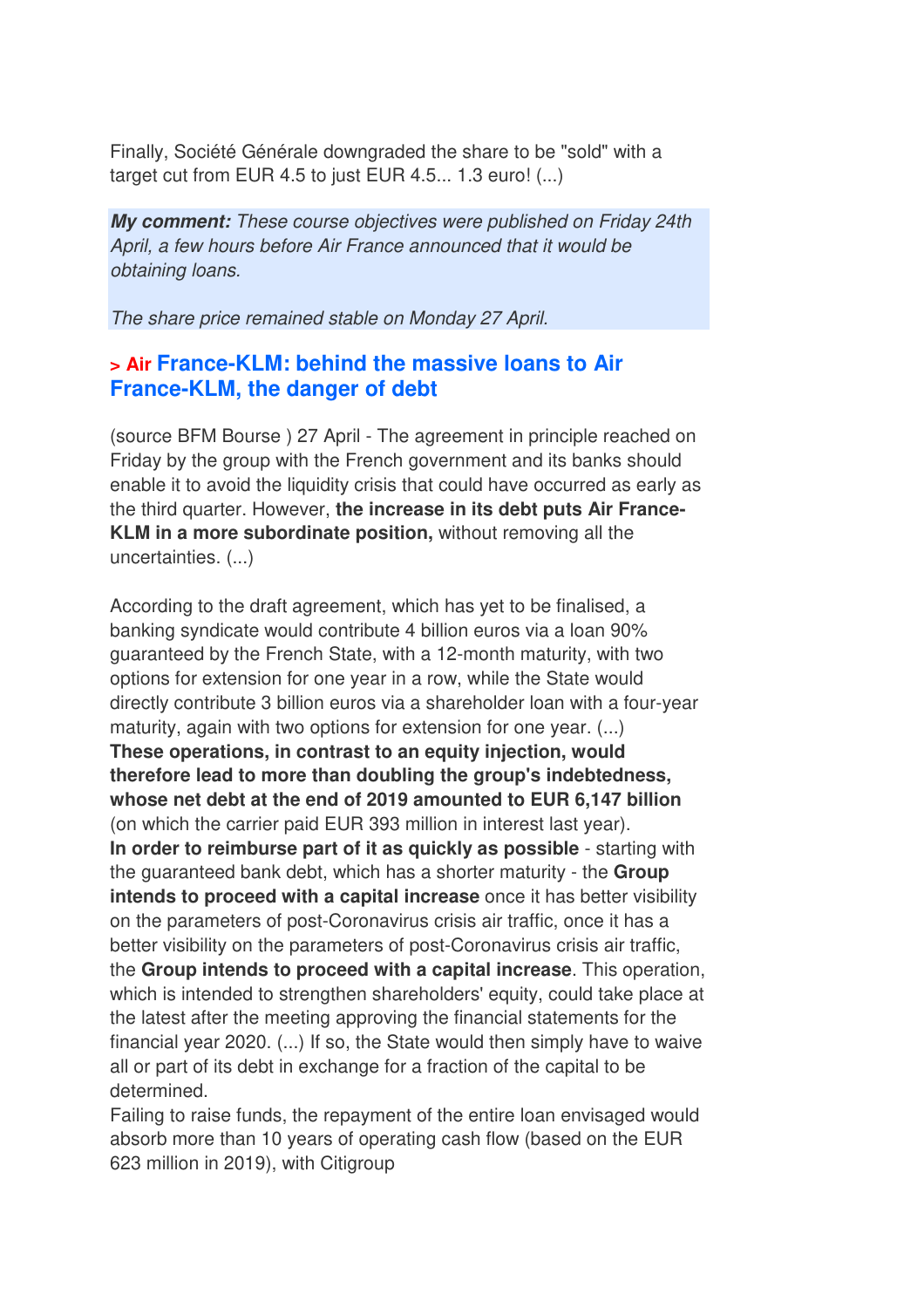's engineering office even counting on 15 years.

The US bank also believes that if the emergency loan is necessary, paradoxically this could affect Air France-KLM's ability to negotiate effectively with its suppliers, unions and airport operators, who may argue that the group now has access to significant cash, albeit in the form of a liability that will have to be managed in a complicated environment.

In addition, vis-à-vis the stock market, the anticipation of an upcoming more or less inevitable capital increase could limit the share's progression.

*My comment: There* are many legitimate questions about Air France-KLM's ability to repay the loans. They are in addition to the existing debt and the repayment of the deferrals of charges and taxes granted from 2020.

## **> Oil: market mechanisms explain the collapse of prices**

(source Reuters) April 21 - **Market mechanisms** and in particular the role played by exchange-traded funds (ETFs) **explain the collapse in oil prices,** which saw a benchmark crude **oil** futures contract go into negative territory for the first time on Monday, says La Banque Postale Asset Management (LBPAM).

**The contract due in May on a barrel of U.S. light crude** (West Texas Intermediate, WTI) **fell on Monday to -40 dollars,** an unprecedented move fueled by a depressed economic outlook and the near-saturation of storage capacity in the United States. This

 contract was "deliverable" Monday evening, meaning that those who bought it were supposed to receive a "physical" delivery of oil, which was impossible in the **absence of storage capacity,** explained Stéphane Déo, strategist of the management company, in a note published on Tuesday.

"**All the players therefore had to resell their May 2020 contracts, whatever the price, even negative,**" he wrote. (...)

 The overabundance of supply in the face of ever-contracting demand is keeping prices down, explains John Plassard, investment specialist at Mirabaud, which is very bad news for companies in the shale oil sector in the United States, which need a barrel of oil at 50 dollars to be profitable. (...)

## *End of press review*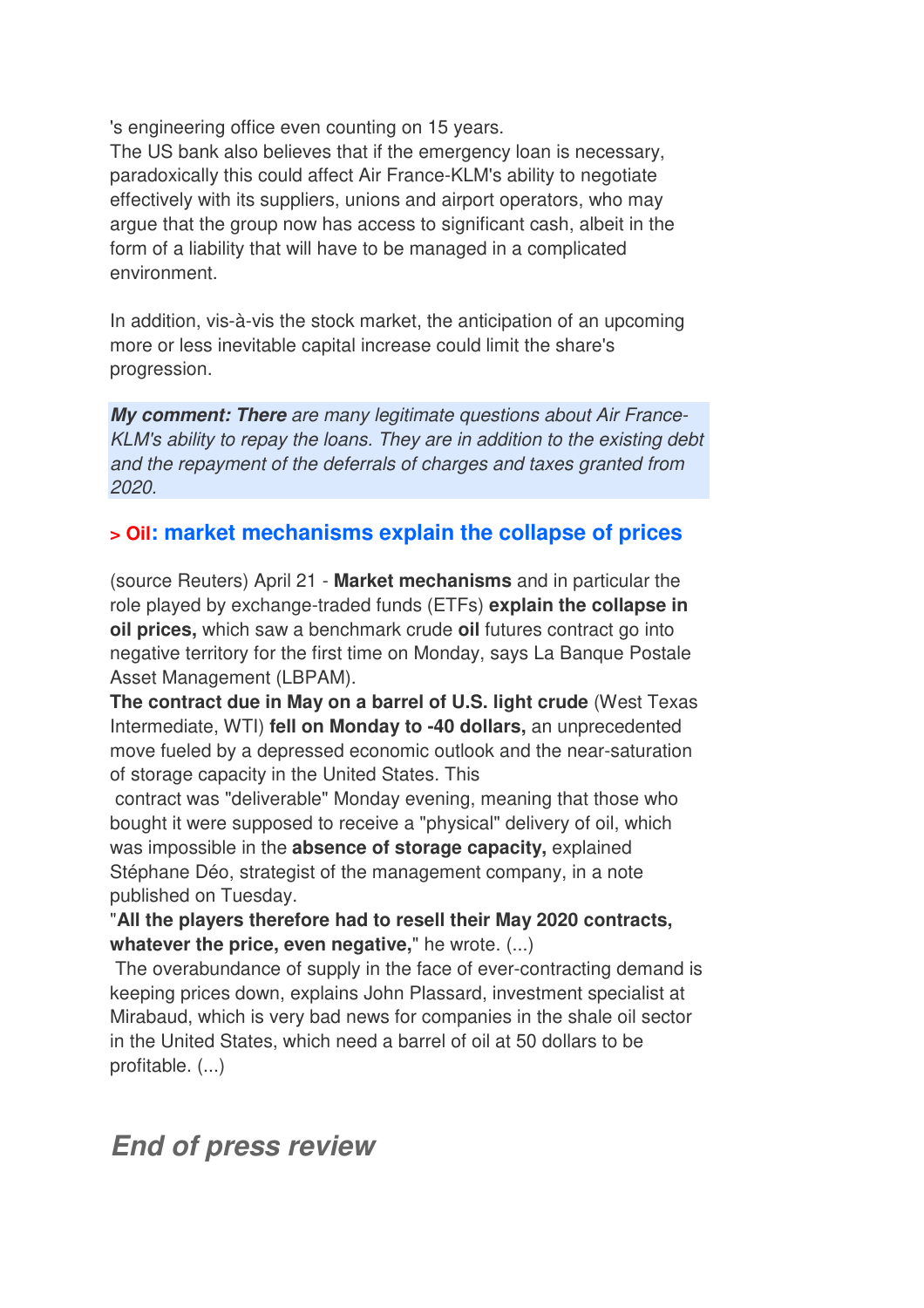#### **> My comment on the evolution of the Air France-KLM share price**

**The Air France-KLM share is at 4.50 euros at the close of trading on Monday 27 April. It is down -5.52%** over one week**.** At the start of the coronavirus epidemic, it was at 9.93 euros.

**The average (the consensus) of analysts for the AF-KLM share is down for the second week in a row, dropping from €8.97 to €6.93 and then to €6.08 on Monday**. The announcement by the French government of the loans granted had no impact on the share price. On the other hand, several analysts have downgraded their share price targets. You can find on my blog the details of the analysts' consensus.

**Brent crude oil** (North Sea) **is at \$20 a barrel, down \$6 for the second week in a row.** At the start of the coronavirus outbreak, it was \$69. Production is always higher than (low) demand.

#### **This indicative information in no way constitutes an invitation to sell or a solicitation to buy Air France-KLM shares.**

You can react to this press review or provide me with any information or thoughts that will help me better carry out my duties as a director of the Air France-KLM Group.

## **You can ask me, by return, any question relating to the Air France-KLM group or employee shareholding...**

I'll see you soon.

To find the latest press reviews of Monday, it's here

#### **If you like this press review, pass it around.**

New readers will be able to receive it by giving me the email address of their choice.

# **| François Robardet**

**Director Air France-KLM representing employee shareholders PNC and PS. You can find me on my twitter**